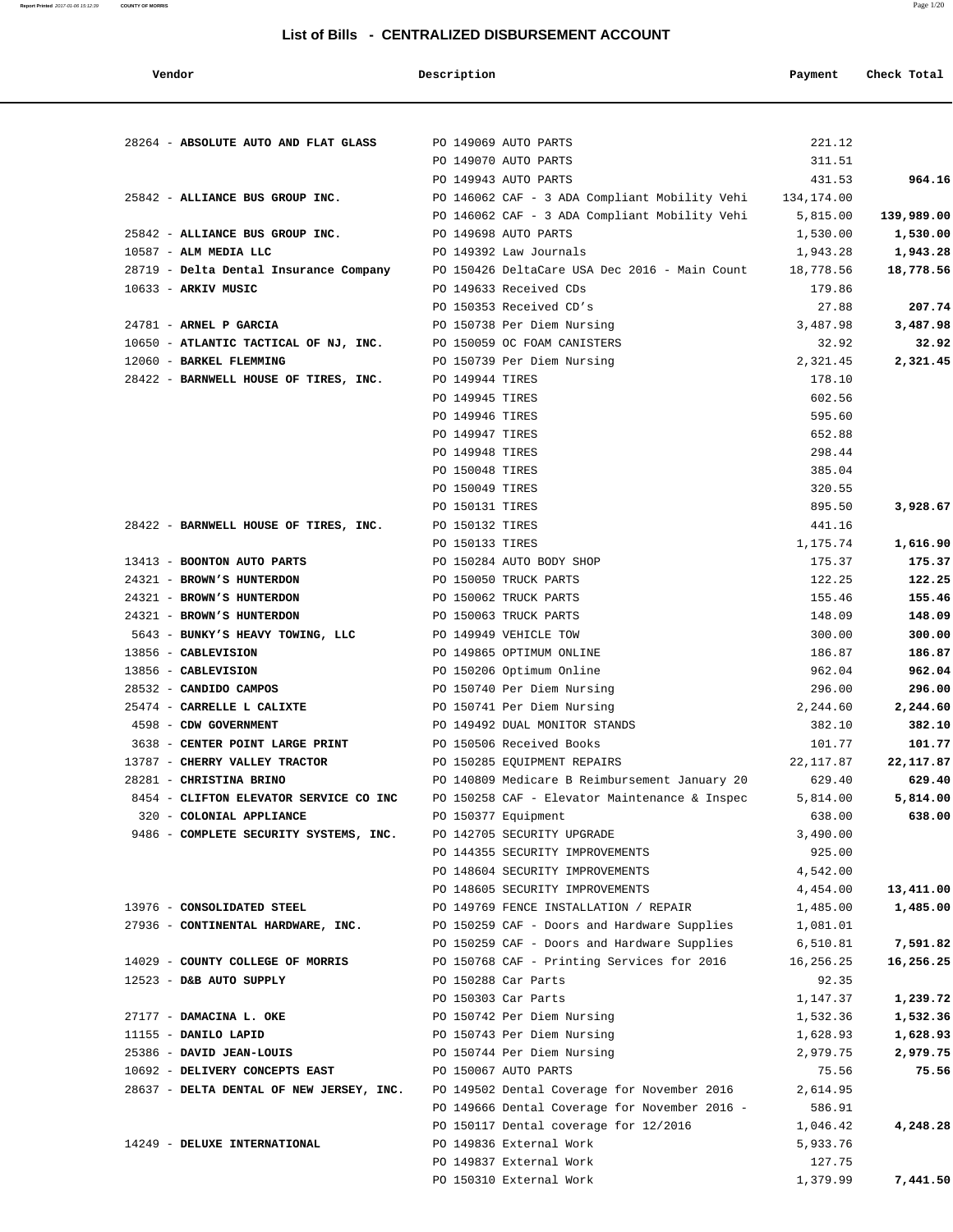### **List of Bills - CENTRALIZED DISBURSEMENT ACCOUNT**

| Vendor                                                                 | Description        |                                               | Payment    | Check Total |
|------------------------------------------------------------------------|--------------------|-----------------------------------------------|------------|-------------|
| 24335 - DISCOVERY BENEFITS INC.                                        |                    | PO 149484 COBRA - Payment for 10/16           | 65.00      | 65.00       |
| 24335 - DISCOVERY BENEFITS INC.                                        |                    | PO 149485 COBRA October 2016                  | 756.50     | 756.50      |
| 24335 - DISCOVERY BENEFITS INC.                                        |                    | PO 150547 COBRA Nov 2016                      | 752.00     | 752.00      |
| 12467 - EDITHA MARQUEZ                                                 |                    | PO 150745 Per Diem Nursing                    | 1,558.44   | 1,558.44    |
| 27141 - ELLEN M. NOLL                                                  |                    | PO 150746 Per Diem Nursing                    | 1,728.11   | 1,728.11    |
| 20265 - EVELYN TOLENTINO                                               |                    | PO 150747 Per Diem Nursing                    | 1,537.54   | 1,537.54    |
| 12151 - FLEMINGTON BUICK CHEVROLET                                     |                    | PO 150135 CAR PARTS                           | 257.05     | 257.05      |
| 14772 - FOWLER EQUIP CO INC.                                           |                    | PO 150336 WASHER/DRYER PARTS/REPAIRS          | 1,642.99   | 1,642.99    |
| 28260 - FRANKLIN-GRIFFITH LLC                                          |                    | PO 149950 CAF - Electrical Supplies           | 1,286.59   |             |
|                                                                        |                    | PO 150047 CAF - Electrical Supplies           | 1,688.74   |             |
|                                                                        |                    | PO 150265 CAF - Electrical Supplies           | 796.11     | 3,771.44    |
| 28283 - FRED BEANS PARTS, INC.                                         |                    | PO 149400 TRUCK PARTS                         | 752.00     |             |
|                                                                        |                    | PO 149843 TRUCK PARTS                         | 51.48      | 803.48      |
| $14852$ - GANN LAW BOOKS                                               |                    | PO 147850 Confirming Order NJ Inheritance & E | 162.00     | 162.00      |
| 8269 - GEORGINA GRAY-HORSLEY                                           |                    | PO 150748 Per Diem Nursing                    | 816.50     | 816.50      |
| $14983$ - GRAINGER                                                     |                    | PO 149746 MAINTENANCE SUPPLIES                | 353.05     |             |
|                                                                        |                    | PO 150365 MAINTENANCE SUPPLIES                | 647.19     | 1,000.24    |
| $14984$ - GRAINGER                                                     |                    | PO 149788 PLANT OPERATIONS - MV               | 858.76     |             |
|                                                                        |                    | PO 149963 Equipment                           | 3,849.30   |             |
|                                                                        |                    | PO 150006 BUILD MAINT/                        | 1,558.70   | 6,266.76    |
| 804 - GRAY SUPPLY CORP                                                 |                    | PO 149206 EQUIPMENT                           | 450.00     | 450.00      |
| 15010 - GREY HOUSE PUBLISHING                                          |                    | PO 150276 Reference books Received            | 440.90     | 440.90      |
| 1157 - HACKENSACK UNIV. MEDICAL CTR.                                   | PO 150224 Training |                                               | 1,758.00   | 1,758.00    |
| 10767 - ILLIENE CHARLES, RN                                            |                    | PO 150749 Per Diem Nursing                    | 3,982.87   | 3,982.87    |
| 1664 - INGRAM LIBRARY SERVICES                                         |                    | PO 147891 Received Books                      | 2,353.64   |             |
|                                                                        |                    | PO 147776 i-page Books & Media                | 892.76     |             |
|                                                                        |                    | PO $147778$ i-page - XHECK                    | 192.00     |             |
|                                                                        |                    | PO 150496 Received Books & Media              | 426.00     | 3,864.40    |
| 1664 - INGRAM LIBRARY SERVICES                                         |                    | PO 150499 Received Books & Media              | 2,866.12   |             |
|                                                                        |                    | PO 150500 Received Books & Media              | 2,486.21   |             |
|                                                                        |                    | PO 150501 Books Received                      | 747.69     | 6,100.02    |
| 1664 - INGRAM LIBRARY SERVICES                                         |                    | PO 150541 Received Books                      | 826.79     | 826.79      |
| 6100 - INTER CITY TIRE                                                 | PO 150313 TIRES    |                                               | 373.00     | 373.00      |
| 5607 - INTERNATIONAL CODE COUNCIL INC                                  |                    | PO 150514 Received Book                       | 258.00     | 258.00      |
| 15433 - J & D SALES & SERVICE LLC                                      |                    | PO 150472 SERVICE WATER RECYCLER              | 705.00     | 705.00      |
| 15467 - JASPER ENGINE & TRANSMISSIONS                                  |                    | PO 150308 AUTO PARTS                          | 3,808.00   | 3,808.00    |
| 960 - JERSEY CENTRAL POWER & LIGHT                                     | PO 150242 JCP&L    |                                               | 37.39      | 37.39       |
| 27163 - JUPITER ENVIRONMENTAL SERVICS INC. PO 140646 ASBESTOS CLEAN UP |                    |                                               | 69,610.00  | 69,610.00   |
| 28861 - K9 STORM INC.                                                  |                    | PO 147842 Canine Patrol Integrated Vests and  | 179,471.00 | 179,471.00  |
| 7434 - LABORATORY CORPORATION OF                                       |                    | PO 149610 DNA testing from 10/02/16 to 10/29/ | 193.50     | 193.50      |
| 15709 - LAWMEN SUPPLY CO OF NJ, INC.                                   |                    | PO 125787 2015 Ammunition Order               | 2,526.00   | 2,526.00    |
| 8307 - LOREEN RAFISURA                                                 |                    | PO 150750 Per Diem Nursing                    | 904.65     | 904.65      |
| 21100 - LOUISE R. MACCHIA                                              |                    | PO 150751 Per Diem Nursing                    | 2,887.48   | 2,887.48    |
| 8601 - M.A.I.N., INC.                                                  |                    | PO 150280 Annual Assessment for 2016          | 149,246.80 |             |
|                                                                        |                    | PO 150281 Workshop for 2 & Facts on File      | 1,144.00   | 150,390.80  |
| 7568 - MADUKWE IMO IBOKO, RN                                           |                    | PO 150752 Per Diem Nursing                    | 1,482.59   | 1,482.59    |
| 25080 - MARIA CARMELITA OBLINA                                         |                    | PO 150753 Per Diem Nursing                    | 1,394.18   | 1,394.18    |
| 26678 - MARION ENNIS                                                   |                    | PO 150754 Per Diem Nursing                    | 2,887.05   | 2,887.05    |
| $11023$ - MARTHA YAGHI                                                 |                    | PO 150755 Per Diem Nursing                    | 297.85     | 297.85      |
| 16096 - MCMASTER-CARR SUPPLY CO                                        |                    | PO 149846 AUTO PARTS                          | 75.26      | 75.26       |
| 24951 - MICHELLE CAPILI                                                |                    | PO 150756 Per Diem Nursing                    | 3,108.74   | 3,108.74    |
| 295 - MID-ATLANTIC TRUCK CENTRE INC                                    |                    | PO 149967 TRUCK PARTS                         | 8.22       |             |
|                                                                        |                    | PO 149968 TRUCK PARTS                         | 83.47      |             |
|                                                                        |                    | PO 149969 TRUCK PARTS                         | 87.59      |             |
|                                                                        |                    | PO 149970 TRUCK PARTS                         | 1,781.32   | 1,960.60    |
| 11453 - MIDWEST TAPE LLC                                               |                    | PO 150278 DVDs & CDs Received                 | 3,850.64   | 3,850.64    |
| 25428 - MIRLENE ESTRIPLET                                              |                    | PO 150757 Per Diem Nursing                    | 4,151.03   | 4,151.03    |
| 10330 - MODERN HANDLING EQUIPMENT                                      |                    | PO 149830 EQUIPMENT PARTS                     | 200.12     | 200.12      |
| 6213 - MORRIS COUNTY ENGRAVING LLC                                     |                    | PO 149767 87th BPC Awards                     | 229.50     | 229.50      |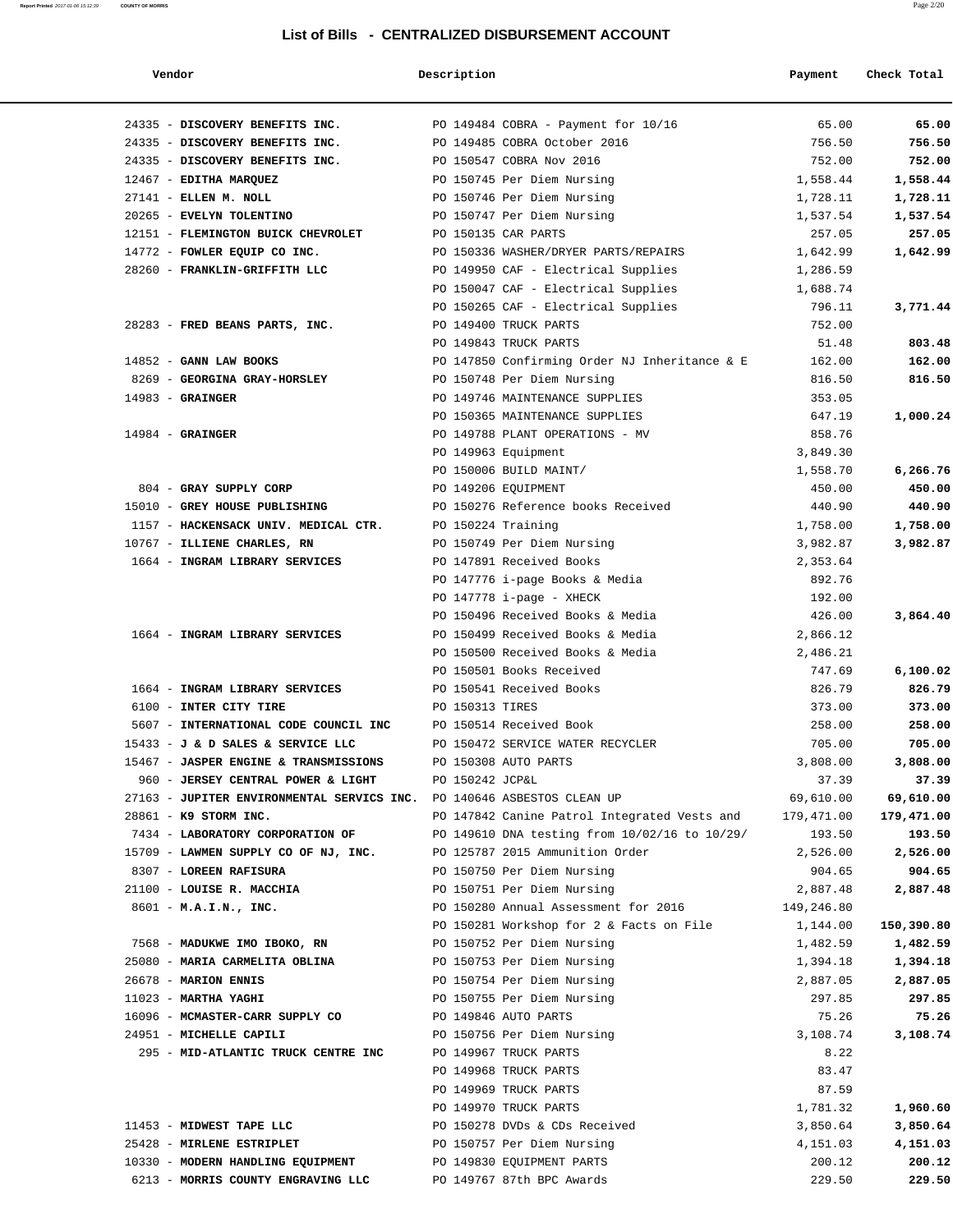### **Report Printed** 2017-01-06 15:12:39 **COUNTY OF MORRIS** Page 3/20

### **List of Bills - CENTRALIZED DISBURSEMENT ACCOUNT**

| Vendor                                                                 | Description           |                                               | Payment        | Check Total |
|------------------------------------------------------------------------|-----------------------|-----------------------------------------------|----------------|-------------|
| 16316 - MORRISTOWN AUTO BODY INC                                       | PO 149971 VEHICLE TOW |                                               | 225.00         |             |
|                                                                        |                       | PO 150139 VEHICLE TOW                         | 450.00         |             |
|                                                                        |                       | PO 150315 VEHICLE TOW                         | 225.00         | 900.00      |
| 28951 - MORRISTOWN NAPA, LLC                                           |                       | PO 149402 AUTO PARTS                          | 179.78         |             |
|                                                                        |                       | PO 149831 AUTO PARTS                          | 131.56         |             |
|                                                                        |                       | PO 149972 AUTO PARTS                          | 78.54          |             |
|                                                                        |                       | PO 149973 AUTO PARTS                          | 1,165.28       |             |
|                                                                        |                       | PO 149974 AUTO PARTS                          | 158.95         |             |
|                                                                        |                       | PO 149975 AUTO PARTS                          | 187.09         |             |
|                                                                        |                       | PO 150137 AUTO PARTS                          | 194.46         |             |
|                                                                        |                       | PO 150138 AUTO PARTS                          | 282.41         | 2,378.07    |
| 28951 - MORRISTOWN NAPA, LLC                                           |                       | PO 150314 AUTO PARTS                          | 43.71          | 43.71       |
| 21791 - MOTOROLA SOLUTIONS INC                                         |                       | PO 137028 Communications Equipment            | 4,683.60       | 4,683.60    |
| 21791 - MOTOROLA SOLUTIONS INC                                         |                       | PO 140518 Upgrade Cty Radio System            | 25,896.00      | 25,896.00   |
| 21791 - MOTOROLA SOLUTIONS INC                                         |                       | PO 140525 Upgrade Cty Radio System            | 20,090.00      | 20,090.00   |
| 21791 - MOTOROLA SOLUTIONS INC                                         |                       | PO 148069 DES-OFB Encryption upgrades         | 8,496.00       | 8,496.00    |
| 21791 - MOTOROLA SOLUTIONS INC                                         |                       | PO 148577 Small Tools                         | 336.00         | 336.00      |
| 19501 - MSC INDUSTRIAL SUPPLY CO.                                      |                       | PO 150072 SHOP SUPPLIES                       | 144.11         |             |
|                                                                        |                       | PO 150073 SHOP SUPPLIES                       | 52.78          |             |
|                                                                        |                       | PO 150074 SHOP SUPPLIES                       | 31.68          |             |
|                                                                        |                       | PO 150075 SHOP SUPPLIES                       | 163.16         | 391.73      |
| 28785 - NAPA OF ROCKAWAY                                               |                       | PO 149849 AUTO PARTS                          | 119.14         | 119.14      |
| 28330 - NESTLE WATERS NORTH AMERICA INC. PO 150557 WATER COOLER RENTAL |                       |                                               | 149.98         | 149.98      |
| 28348 - NEW JERSEY OVERHEAD DOOR LLC                                   |                       | PO 148938 CAF – Labor Rates Garage & Overhead | 2,505.00       | 2,505.00    |
| 23981 - NIELSEN DODGE - C-J-R                                          |                       | PO 149981 AUTO PARTS                          | 131.10         | 131.10      |
| 23981 - NIELSEN DODGE - C-J-R                                          |                       | PO 149983 AUTO PARTS                          | 5.92           | 5.92        |
| 26726 - OFFICE CONCEPTS GROUP, INC.                                    |                       | PO 150449 Confirm Office Supplies             | 200.68         | 200.68      |
| 26726 - OFFICE CONCEPTS GROUP, INC.                                    |                       | PO 150542 Office Supplies                     | 476.23         | 476.23      |
| 2929 - ORIENTAL TRADING COMPANY INC.                                   |                       | PO 149702 Crafts for Children's Program       | 69.88          | 69.88       |
| 16847 - OXFORD UNIVERSITY PRESS                                        |                       | PO 150507 Received Book                       | 48.75          | 48.75       |
| 12648 - PAT SCANLAN LANDSCAPING, INC.                                  |                       | PO 150046 CAF - Lawn Maintenance & Fall Clean | 4,432.50       | 4,432.50    |
| 26223 - RE-TRON TECHNOLOGIES INC.                                      |                       | PO 150300 TRUCK/EQUIPMENT PARTS               | 4,742.40       | 4,742.40    |
| 17269 - RECORDED BOOKS LLC                                             |                       | PO 150508 Received Replacement CD's           | 13.90          | 13.90       |
| 28844 - ROCKY MOUNTAIN UNMANNED                                        |                       | PO 148853 Other Expenses                      | 9,500.00       | 9,500.00    |
| 7805 - ROSE DUMAPIT                                                    |                       | PO 150758 Per Diem Nursing                    | 1,044.88       | 1,044.88    |
| 5345 - ROUTE 23 AUTOMALL LLC                                           |                       | PO 149414 AUTO PARTS                          | 9.89           |             |
|                                                                        |                       | PO 149415 AUTO PARTS                          | 322.52         |             |
|                                                                        |                       | PO 149416 AUTO PARTS                          | 61.14          |             |
|                                                                        |                       | PO 149833 AUTO PARTS                          | 101.42         |             |
|                                                                        |                       | PO 149784 AUTO PARTS                          | 336.79         |             |
|                                                                        |                       | PO 149852 External Work                       | 78.00          |             |
|                                                                        |                       | PO 149853 AUTO PARTS                          | 126.33         |             |
|                                                                        |                       | PO 149854 AUTO PARTS                          | 19.06          | 1,055.15    |
| 5345 - ROUTE 23 AUTOMALL LLC                                           |                       | PO 149855 AUTO PARTS                          | 26.54          |             |
|                                                                        |                       | PO 149856 AUTO PARTS                          | 59.42          |             |
|                                                                        |                       | PO 149857 AUTO PARTS                          | 48.39          |             |
|                                                                        |                       | PO 149858 AUTO PARTS                          | 93.52          |             |
|                                                                        |                       | PO 149859 AUTO PARTS                          | 31.68          |             |
|                                                                        |                       | PO 149802 AUTO PARTS                          | 8.28           |             |
|                                                                        |                       | PO 149803 AUTO PARTS<br>PO 149804 AUTO PARTS  | 18.42<br>56.18 | 342.43      |
|                                                                        |                       |                                               |                |             |
| 5345 - ROUTE 23 AUTOMALL LLC                                           |                       | PO 150082 AUTO PARTS<br>PO 150083 AUTO PARTS  | 11.76<br>83.36 |             |
|                                                                        |                       | PO 150084 AUTO PARTS                          | 37.78          |             |
|                                                                        |                       | PO 150085 AUTO PARTS                          | 358.41         |             |
|                                                                        |                       | PO 150140 AUTO PARTS                          | 54.86          | 546.17      |
| 20822 - ROWMAN & LITTLEFIELD                                           |                       | PO 150510 Received Book                       | 97.17          | 97.17       |
| 10234 - SAMSON METAL SERVICES                                          | PO 150316 METAL       |                                               | 2,497.62       |             |
|                                                                        | PO 150317 METAL       |                                               | 180.00         | 2,677.62    |
|                                                                        |                       |                                               |                |             |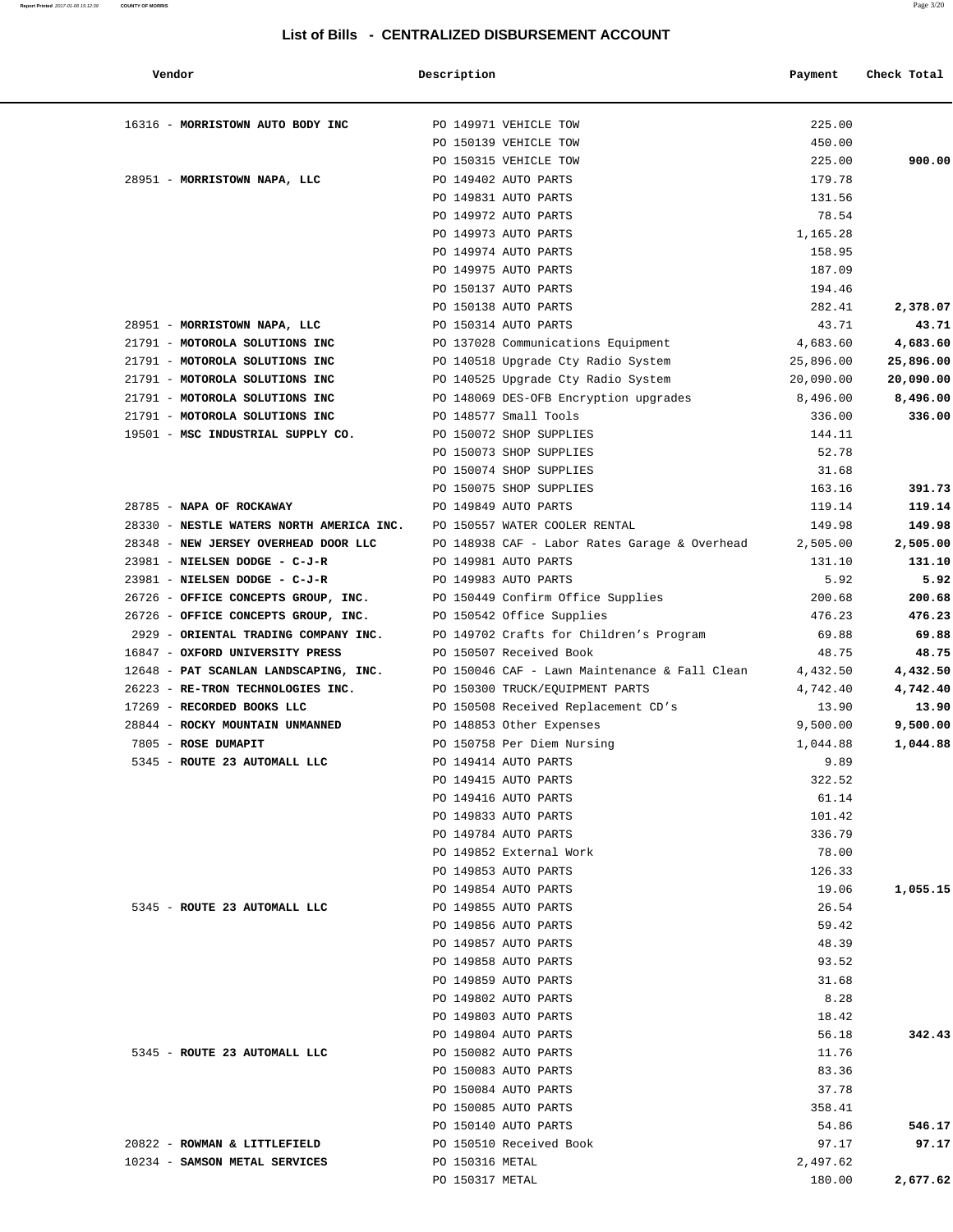### **Report Printed** 2017-01-06 15:12:39 **COUNTY OF MORRIS** Page 4/20

### **List of Bills - CENTRALIZED DISBURSEMENT ACCOUNT**

| Vendor                                  | Description                                   | Payment  | Check Total |
|-----------------------------------------|-----------------------------------------------|----------|-------------|
| 20899 - SGS TESTCOM INC                 | PO 149860 MONTHLY INSPECTION MAINTENANCE      | 84.08    | 84.08       |
| 27853 - SHELLEY REINER                  | PO 150759 Per Diem Nursing                    | 990.64   | 990.64      |
| 17726 - SHI INTERNATIONAL CORP          | PO 148690 Adobe Acrobat Pro DC 2015 - License | 366.74   | 366.74      |
| $27704$ - SHOWCASES                     | PO 150524 Received Clamshells                 | 750.90   | 750.90      |
| 14685 - STORAGE SYSTEMS USA             | PO 149722 Legal File Diviers: 13" x 6"        | 786.00   | 786.00      |
| 4953 - T.P.S. PLUMBING & HEATING SUPP   | PO 149965 CAF - Plumbing Supplies             | 93.13    | 93.13       |
| 1361 - TAYLOR RENTAL CENTER             | PO 150260 EQUIP RENTAL                        | 89.00    | 89.00       |
| 26677 - TEODORA O. DELEON               | PO 150760 Per Diem Nursing                    | 296.00   | 296.00      |
| 21479 - TIOGA SOLAR MORRIS COUNTY 1 LLC | PO 150262 Electric / Solar Energy             | 1,404.01 | 1,404.01    |
| 15732 - UNIVERSAL UNIFORM SALES CO INC  | PO 150333 CAF - Contract Renewal uniforms     | 1,731.00 | 1,731.00    |
| 273 - VALUE LINE PUBLISHING LLC         | PO 150282 Renewal including Discount          | 4,000.00 | 4,000.00    |
| 8150 - WATSON FURNITURE GROUP, INC.     | PO 150263 BUILD MAINT                         | 550.00   | 550.00      |
| 18568 - YBP LIBRARY SERVICE             | PO 148867 Received Book                       | 31.49    |             |
|                                         | PO 149711 Received Book                       | 53.50    | 84.99       |
|                                         |                                               |          |             |

| TOTAL | 838,908.56<br>.<br>. |
|-------|----------------------|

|  |  |  |  | Total to be paid from Fund 04 County Capital | 273,681.81 |  |
|--|--|--|--|----------------------------------------------|------------|--|
|  |  |  |  | Total to be paid from Fund 02 Grant Fund     | 185,652.74 |  |
|  |  |  |  | Total to be paid from Fund 01 Current Fund   | 379,574.01 |  |

 **838,908.56**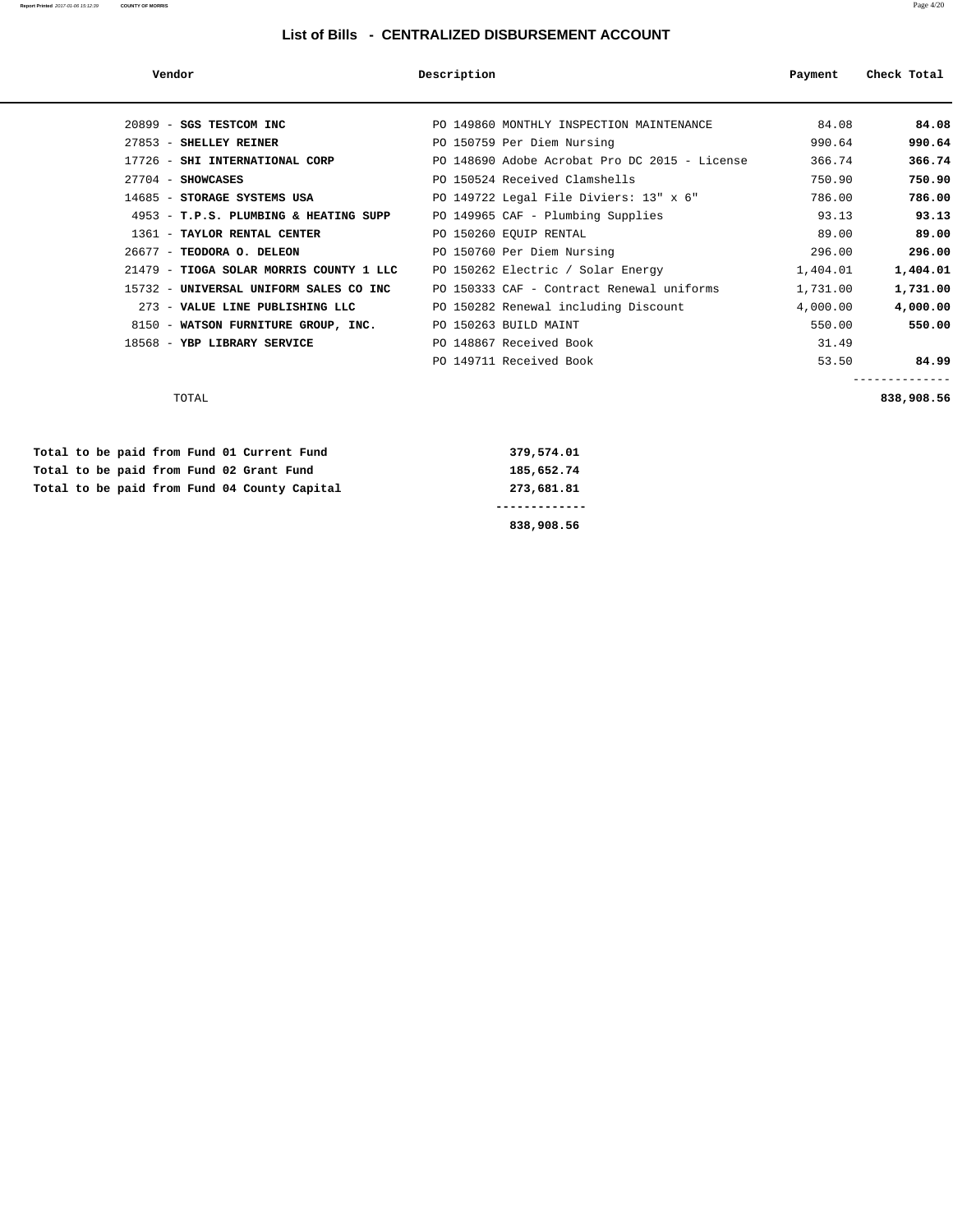|         |     |        | List of Bills (Department/Account Detail) - CENTRALIZED DISBURSEMENT ACCOUNT |         |               |  |
|---------|-----|--------|------------------------------------------------------------------------------|---------|---------------|--|
| Account | P0# | Vendor | Description                                                                  | Payment | Account Total |  |

# **Current Fund**

# **Personnel**

| 149722 STORAGE SYSTEMS USA                                | Oty of (200) Legal File Dividers: 13" x | 786.00 |
|-----------------------------------------------------------|-----------------------------------------|--------|
| (2016) Records Managment Services<br>01-203-20-105100-073 | TOTAL FOR ACCOUNT                       | 786.00 |
|                                                           |                                         |        |
|                                                           |                                         |        |
| TOTAL for Personnel                                       |                                         | 786.00 |

### **Office Services**

| 150768 COUNTY COLLEGE OF MORRIS           | Printing as per contract December 2016 | 16,256.25 |
|-------------------------------------------|----------------------------------------|-----------|
| $(2016)$ Printing<br>01-203-20-130110-069 | TOTAL FOR ACCOUNT                      | 16,256.25 |
|                                           |                                        |           |
|                                           |                                        |           |
| TOTAL for Office Services                 |                                        | 16,256.25 |

# **Employee Group Insurance**

|                                    | 150426 Delta Dental Insurance Company    | Dec 2016 Main County, Account #F1-786760 | 13,775.40 |              |
|------------------------------------|------------------------------------------|------------------------------------------|-----------|--------------|
|                                    | 150426 Delta Dental Insurance Company    | Dec 2016 Mosquito, Account #F1-786760000 | 401.85    |              |
|                                    | 150426 Delta Dental Insurance Company    | Dec 2016 Morris View, Account #F1-786760 | 4,601.31  |              |
|                                    | 149485 DISCOVERY BENEFITS INC.           | October 2016 COBRA Inv # 0000695076-IN;  | 756.50    |              |
|                                    | 140809 CHRISTINA BRINO                   | Medicare B - January 2016 through June 2 | 629.40    |              |
| 01-203-23-220100-090               | (2016) Employee Group Insurance Expendit | TOTAL FOR ACCOUNT                        |           | 20,916.46    |
|                                    |                                          |                                          |           |              |
|                                    |                                          |                                          |           | ============ |
| TOTAL for Employee Group Insurance |                                          | 20,916.46                                |           |              |

### **Communications Center**

|                                | 148069 MOTOROLA SOLUTIONS INC   | Ouote# 10/21/16, DES-OFB Encryption upgr | 8,496.00 |          |
|--------------------------------|---------------------------------|------------------------------------------|----------|----------|
| $01 - 203 - 25 - 252105 - 131$ | (2016) County Wide Radio System | TOTAL FOR ACCOUNT                        |          | 8,496.00 |
|                                |                                 |                                          |          |          |
|                                | 137028 MOTOROLA SOLUTIONS INC   | DDN1698B, NICE Inform Reconstruction con | 3,433.60 |          |
|                                | 137028 MOTOROLA SOLUTIONS INC   | Remote Support, Remote NICE Support to c | 1,250.00 |          |
| $01 - 203 - 25 - 252105 - 161$ | (2016) Communications Equipment | TOTAL FOR ACCOUNT                        |          | 4,683.60 |
|                                | 148577 MOTOROLA SOLUTIONS INC   | Ouote# 10/26/16, Model# NNTN8092A Batt I | 336.00   |          |
| $01 - 203 - 25 - 252105 - 239$ | $(2016)$ Small Tools            | TOTAL FOR ACCOUNT                        |          | 336.00   |
|                                | 149963 GRAINGER                 | Ouote# 39647553, 11/18/16, 40XA80 Air co | 1,422.42 |          |
|                                | 149963 GRAINGER                 | Ouote# 39647210, 11/18/16, 40XA79 Portab | 1,522.28 |          |
|                                | 150377 COLONIAL APPLIANCE       | KDL40R510C 40" LED per attached quote #6 | 638.00   |          |
|                                | 149963 GRAINGER                 | Ouote# 39647555, 11/18/16, 1VNX1 Portabl | 725.10   |          |
|                                |                                 |                                          |          |          |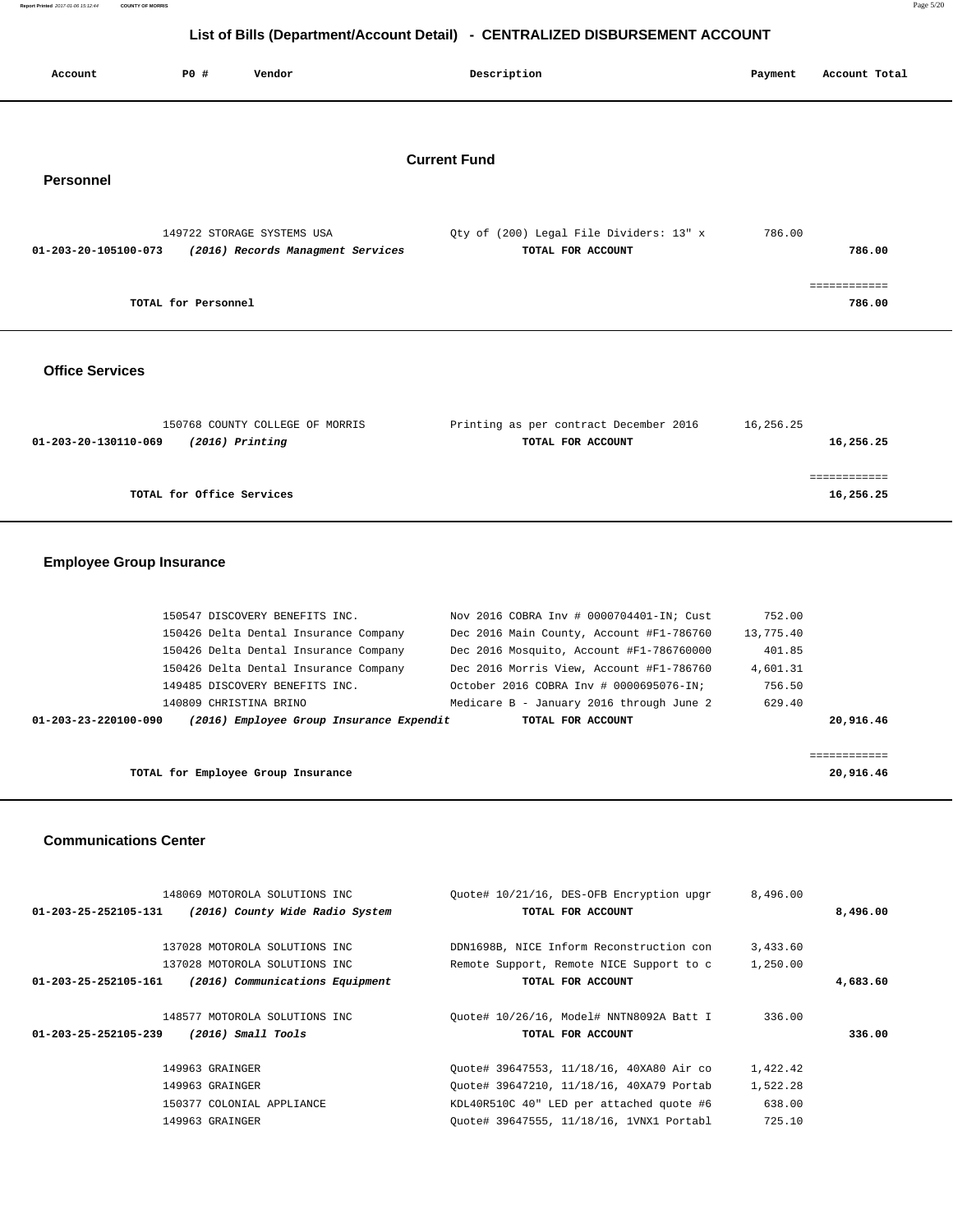**Report Printed** 2017-01-06 15:12:44 **COUNTY OF MORRIS** Page 6/20

# **List of Bills (Department/Account Detail) - CENTRALIZED DISBURSEMENT ACCOUNT**

| Account                      | PO# | Vendor                          | Description       | Payment | Account Total            |
|------------------------------|-----|---------------------------------|-------------------|---------|--------------------------|
| <b>Communications Center</b> |     |                                 |                   |         |                          |
| 01-203-25-252105-258         |     | $(2016)$ Equipment              | TOTAL FOR ACCOUNT |         | 4,487.30                 |
|                              |     | TOTAL for Communications Center |                   |         | ===========<br>18,002.90 |

# **County Prosecutor's Office**

| 150224 HACKENSACK UNIV. MEDICAL CTR.                           |                                     | Finding Words Training $(12/12-12/16/16)$ | 1,758.00 |              |
|----------------------------------------------------------------|-------------------------------------|-------------------------------------------|----------|--------------|
| 01-203-25-275100-039                                           | (2016) Education Schools & Training | TOTAL FOR ACCOUNT                         |          | 1,758.00     |
| 149392 ALM MEDIA LLC                                           |                                     | New Jersey Law Journal: Prosecutor Fredr  | 1,943.28 |              |
| $(2016)$ Law Books<br>01-203-25-275100-050                     |                                     | TOTAL FOR ACCOUNT                         |          | 1,943.28     |
| 125787 LAWMEN SUPPLY CO OF NJ, INC.                            |                                     | Hornady Caliber .223 500 rnds per case    | 1,216.00 |              |
| 125787 LAWMEN SUPPLY CO OF NJ, INC.                            |                                     | Hornady Caliber .223 200 rounds per case  | 1,310.00 |              |
| $(2016)$ Firearms<br>01-203-25-275100-116                      |                                     | TOTAL FOR ACCOUNT                         |          | 2,526.00     |
| 150206 CABLEVISION                                             |                                     | Account#07876616338017-MCPO               | 205.59   |              |
| 150206 CABLEVISION                                             |                                     | Account#07876629490010- MCPO              | 176.61   |              |
| 150206 CABLEVISION                                             |                                     | Account#07876-629289017-SEU               | 106.69   |              |
| 150206 CABLEVISION                                             |                                     | Account #07876625785019- SEU 2nd Fl.      | 261.23   |              |
| 150206 CABLEVISION                                             |                                     | Account#07876634130015-SEU                | 211.92   |              |
| $01 - 203 - 25 - 275100 - 118$<br>(2016) Investigation Expense |                                     | TOTAL FOR ACCOUNT                         |          | 962.04       |
|                                                                |                                     |                                           |          | ============ |
| TOTAL for County Prosecutor's Office                           |                                     |                                           |          | 7,189.32     |

 **County Jail** 

|                                                    | 149492 CDW GOVERNMENT |                                       | 5 DUAL MONITOR STANDS DATED 11.7.16. QUO                                     | 382.10 |          |
|----------------------------------------------------|-----------------------|---------------------------------------|------------------------------------------------------------------------------|--------|----------|
| 01-203-25-280100-059 (2016) Other General Expenses |                       |                                       | TOTAL FOR ACCOUNT                                                            |        | 382.10   |
|                                                    |                       |                                       | 150333 UNIVERSAL UNIFORM SALES CO INC UNIFORMS FOR FUCCI DATED 10.12.16      | 160.00 |          |
|                                                    |                       | 150333 UNIVERSAL UNIFORM SALES CO INC | UNIFORMS FOR SALVADO DATED 11.11.16                                          | 105.00 |          |
|                                                    |                       | 150333 UNIVERSAL UNIFORM SALES CO INC | UNIFORMS FOR MCANDREW DATED 11.21.16                                         | 105.00 |          |
|                                                    |                       | 150333 UNIVERSAL UNIFORM SALES CO INC | UNIFORMS FOR ANGLIN DATED 10.13.16                                           | 374.00 |          |
|                                                    |                       |                                       | 150333 UNIVERSAL UNIFORM SALES CO INC UNIFORMS FOR STRUBLE DATED 10.21.16    | 348.00 |          |
|                                                    |                       |                                       | 150059 ATLANTIC TACTICAL OF NJ, INC. 4 OC FOAM CANISTERS DATED 11/15/16      | 32.92  |          |
|                                                    |                       | 150333 UNIVERSAL UNIFORM SALES CO INC | UNIFORMS FOR PAULISON DATED 11.7.16                                          | 105.00 |          |
|                                                    |                       | 150333 UNIVERSAL UNIFORM SALES CO INC | UNIFORMS FOR FLORES DATED 11.3.16                                            | 7.00   |          |
|                                                    |                       | 150333 UNIVERSAL UNIFORM SALES CO INC | UNIFORMS FOR WETZEL DATED 11.5.16                                            | 123.00 |          |
|                                                    |                       | 150333 UNIVERSAL UNIFORM SALES CO INC | UNIFORMS FOR STRUBLE DATED 11.1.16                                           | 3.00   |          |
|                                                    |                       | 150333 UNIVERSAL UNIFORM SALES CO INC | UNIFORMS FOR MICHELLE MOLDE DATED 11.9.1                                     | 5.00   |          |
|                                                    |                       | 150333 UNIVERSAL UNIFORM SALES CO INC | UNIFORMS FOR MIKE MOLDE DATED 11.9.16                                        | 11.00  |          |
|                                                    |                       | 150333 UNIVERSAL UNIFORM SALES CO INC | UNIFORMS FOR M.SCHWEIZER DATED 9.12.16                                       | 12.00  |          |
|                                                    |                       | 150333 UNIVERSAL UNIFORM SALES CO INC | UNIFORMS FOR MAPES DATED 11.15.16                                            | 46.00  |          |
|                                                    |                       | 150333 UNIVERSAL UNIFORM SALES CO INC | UNIFORMS FOR MARHEVKA DATED 10.17.16                                         | 142.00 |          |
|                                                    |                       |                                       | 150333 UNIVERSAL UNIFORM SALES CO INC UNIFORMS FOR M.SCHWEIZER DATED 9.12.16 | 185.00 |          |
| $01 - 203 - 25 - 280100 - 202$                     |                       | (2016) Uniform And Accessories        | TOTAL FOR ACCOUNT                                                            |        | 1,763.92 |
|                                                    |                       |                                       |                                                                              |        |          |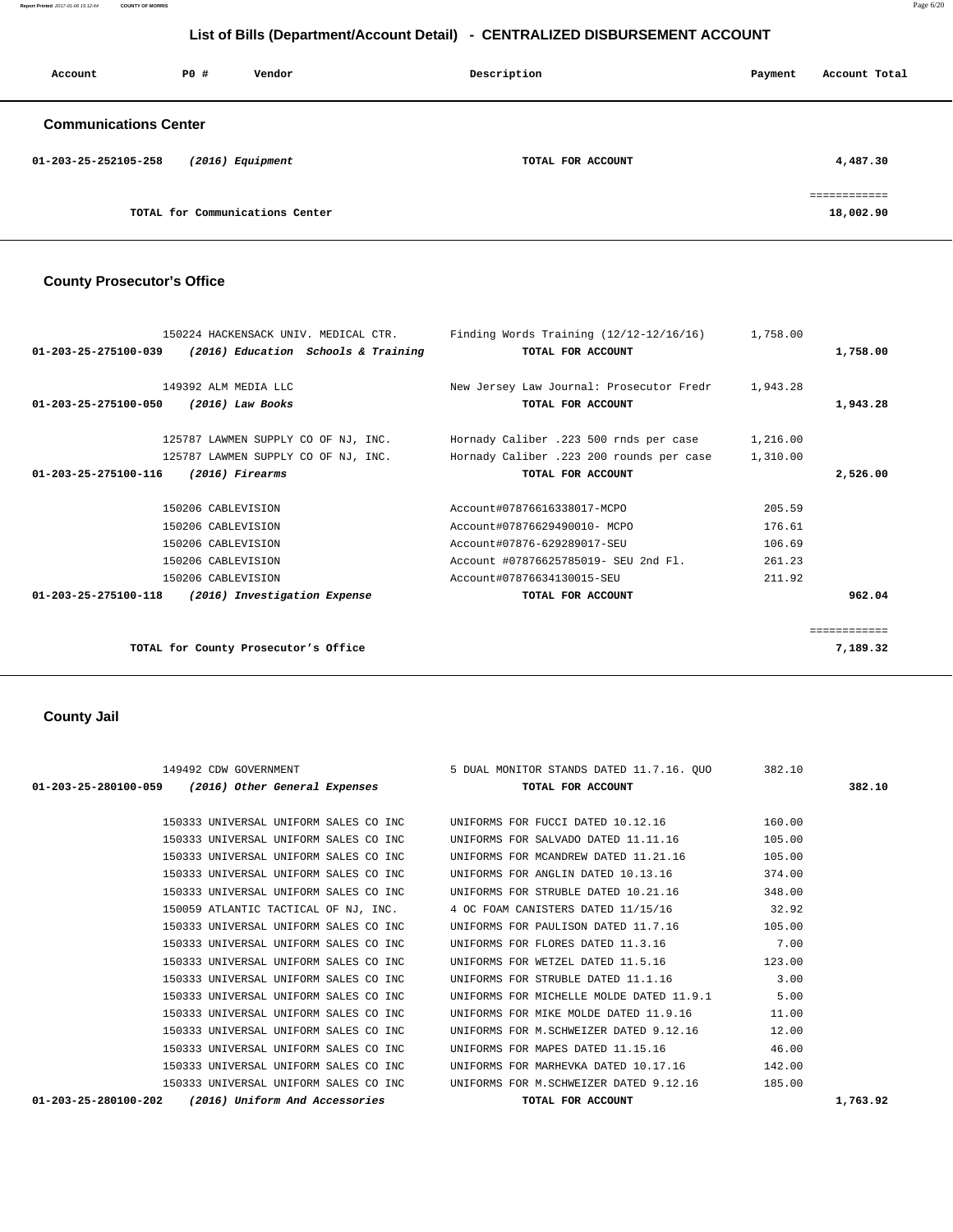| 150258 CLIFTON ELEVATOR SERVICE CO INC                                 | $RE: A & R BLDG - 10 COURT ST - (4) CAR(S)$   | 1,768.00 |           |
|------------------------------------------------------------------------|-----------------------------------------------|----------|-----------|
| 150258 CLIFTON ELEVATOR SERVICE CO INC                                 | RE: LIBRARY - 30 E. HANOVER - $(1)$ CAR $(S)$ | 294.00   |           |
| 150258 CLIFTON ELEVATOR SERVICE CO INC                                 | RE: CAC COMPLEX - 1 MEDICAL DR - (1) CA       | 294.00   |           |
| 150258 CLIFTON ELEVATOR SERVICE CO INC                                 | RE: CH - 15 COURT ST- (3) CAR(S)              | 782.00   |           |
| 150258 CLIFTON ELEVATOR SERVICE CO INC                                 | $RE: SEU - 102 RAYNOR RD - (1) CAR(S)$        | 294.00   |           |
| 150258 CLIFTON ELEVATOR SERVICE CO INC                                 | RE: SCHUYLER ANNEX - 30 SCHUYLER - (2) C      | 720.00   |           |
| 150258 CLIFTON ELEVATOR SERVICE CO INC                                 | RE: HUMAN SERVICES - 340 W. HANOVER - (2)     | 696.00   |           |
| 150258 CLIFTON ELEVATOR SERVICE CO INC                                 | RE: HOMELESS CENTER- 540 W. HANOVER - (1      | 378.00   |           |
| 150258 CLIFTON ELEVATOR SERVICE CO INC                                 | $RE: PSTA - 500 W. HANOVER - (1) CAR(S)$      | 294.00   |           |
| 150258 CLIFTON ELEVATOR SERVICE CO INC                                 | RE: LPS - 450 W. HANOVER - $(2)$ CAR $(S)$    | 294.00   |           |
| 01-203-26-310100-084 (2016) Other Outside Services                     | TOTAL FOR ACCOUNT                             |          | 10,246.50 |
| 150006 GRAINGER                                                        | WO78689/ RE: B&G/ 11-21-16                    | 201.15   |           |
| 150006 GRAINGER                                                        | WO78689/ RE: B&G/ 11-21-16                    | 124.16   |           |
| 150006 GRAINGER                                                        | WO78689/ RE: B&G/ 11-16-16                    | 411.42   |           |
| $01-203-26-310100-098$ (2016) Other Operating& Repair Supply           | TOTAL FOR ACCOUNT                             |          | 736.73    |
| 149788 GRAINGER                                                        | RE: MV/ 10-17-16                              | 22.55    |           |
| 149788 GRAINGER                                                        | RE: MV/ 10-14-16                              | 221.43   |           |
| 149788 GRAINGER                                                        | RE: MV/ 10-19-16                              | 127.58   |           |
| 149788 GRAINGER                                                        | RE: MV/ 11-10-16                              | 487.20   |           |
| 01-203-26-310100-204 (2016) Plant Operations                           | TOTAL FOR ACCOUNT                             |          | 858.76    |
| 150006 GRAINGER                                                        | WO78531/ RE: PROTECTIVE GEAR/ 10-14-16        | 74.40    |           |
| 01-203-26-310100-207 (2016) Uniform & Clothing Allowance               | TOTAL FOR ACCOUNT                             |          | 74.40     |
| 149965 T.P.S. PLUMBING & HEATING SUPP WO78296/RE: 16 HIGHVIEW/08-24-16 |                                               | 93.13    |           |
| $01-203-26-310100-235$ (2016) Pipes - Others                           | TOTAL FOR ACCOUNT                             |          | 93.13     |
| 150006 GRAINGER                                                        | WO-WEB/ RE: SMALL TOOLS/ 11-23-16             | 706.39   |           |
| 01-203-26-310100-239 (2016) Small Tools                                | TOTAL FOR ACCOUNT                             |          | 706.39    |
| 150006 GRAINGER                                                        | WO-WEB/ RE: B&G/ 10-28-16                     | 33.24    |           |
| 150259 CONTINENTAL HARDWARE, INC.                                      | WO78366/ RE: PROSECUTOR/ 10-31-16             | 1,081.01 |           |
| 150006 GRAINGER                                                        | WO-WEB/ RE: B&G/ 10-28-16                     | 7.94     |           |
| 150263 WATSON FURNITURE GROUP, INC. WO78125/RE: SHERIFF/07-29-16       |                                               | 550.00   |           |
| 01-203-26-310100-249 (2016) Bldg Maintenance Supplies                  | TOTAL FOR ACCOUNT                             |          | 1,672.19  |

# **Buildings & Grounds**

| <b>County Jail</b>                                                 |                                          |          |             |
|--------------------------------------------------------------------|------------------------------------------|----------|-------------|
|                                                                    |                                          |          |             |
| 150365 GRAINGER                                                    | MAINTENANCE SUPPLIES DATED 11.15.16      | 18.56    |             |
| 149746 GRAINGER                                                    | MAINTENANCE SUPPLIES DATED 11/11/16      | 50.24    |             |
| 149746 GRAINGER                                                    | MAINTENANCE SUPPLIES DATED 11/7/16       | 69.36    |             |
| 149746 GRAINGER                                                    | MAINTENANCE SUPPLIES DATED 11/10/16      | 233.45   |             |
| 150365 GRAINGER                                                    | MAINTENANCE SUPPLIES LADDER WALL STAND D | 567.55   |             |
| $01 - 203 - 25 - 280100 - 249$<br>(2016) Bldg Maintenance Supplies | TOTAL FOR ACCOUNT                        |          | 1,000.24    |
| 150336 FOWLER EQUIP CO INC.                                        | WASHER/DRYER PARTS/REPAIRS DATED 11.21.1 | 1,642.99 |             |
| 01-203-25-280100-262<br>(2016) Machinery Repairs & Parts           | TOTAL FOR ACCOUNT                        |          | 1,642.99    |
|                                                                    |                                          |          | =========== |
| TOTAL for County Jail                                              |                                          |          | 4,789.25    |

150046 PAT SCANLAN LANDSCAPING, INC. RE: LANDSCAPING/ 12-01-16 4,432.50

# **List of Bills (Department/Account Detail) - CENTRALIZED DISBURSEMENT ACCOUNT**

 **Account P0 # Vendor Description Payment Account Total**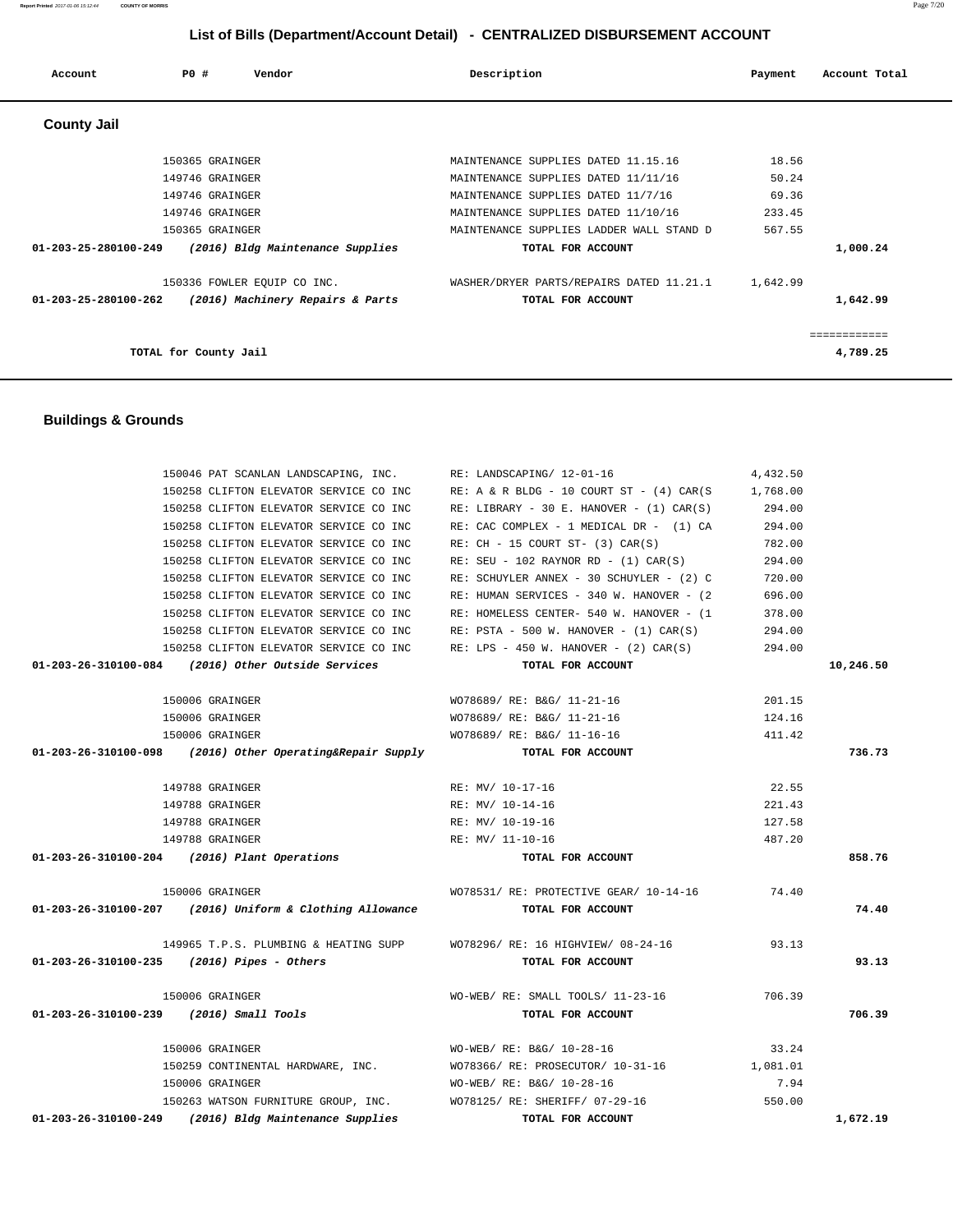| Account                        | PO# | Vendor                                                                                       | Description                                                                                          | Payment                   | Account Total             |
|--------------------------------|-----|----------------------------------------------------------------------------------------------|------------------------------------------------------------------------------------------------------|---------------------------|---------------------------|
| <b>Buildings &amp; Grounds</b> |     |                                                                                              |                                                                                                      |                           |                           |
| $01 - 203 - 26 - 310100 - 258$ |     | 150260 TAYLOR RENTAL CENTER<br>$(2016)$ Equipment                                            | RE: B&G/ 09-12-16<br>TOTAL FOR ACCOUNT                                                               | 89.00                     | 539.00                    |
|                                |     | 150265 FRANKLIN-GRIFFITH LLC<br>150265 FRANKLIN-GRIFFITH LLC                                 | WO78664/ RE: ROADS/ 11-28-16<br>WO78668/ RE: PSTA/ 11-17-16                                          | 158.82<br>53.80           |                           |
|                                |     | 150265 FRANKLIN-GRIFFITH LLC<br>149950 FRANKLIN-GRIFFITH LLC<br>150047 FRANKLIN-GRIFFITH LLC | WO78227/ RE: CH/ 11-17-16<br>WO78625/ RE: ROADS/ 11-18-16<br>WO78617/ RE: LAW & PUB SAFETY/ 11-04-16 | 583.49<br>384.40<br>74.93 |                           |
|                                |     | 150047 FRANKLIN-GRIFFITH LLC<br>150047 FRANKLIN-GRIFFITH LLC                                 | WO78617/ RE: LAW & PUB SAFETY/ 11-04-16<br>WO78668/ RE: PSTA/ 11-18-16                               | 524.48<br>309.29          |                           |
| $01 - 203 - 26 - 310100 - 265$ |     | 149950 FRANKLIN-GRIFFITH LLC<br>150047 FRANKLIN-GRIFFITH LLC<br>(2016) Electrical            | WO78551/ RE: SHERIFF/ 11-18-16<br>WO78609/ RE: MV/ 11-18-16<br>TOTAL FOR ACCOUNT                     | 902.19<br>780.04          | 3,771.44                  |
|                                |     | TOTAL for Buildings & Grounds                                                                |                                                                                                      |                           | ============<br>18,698.54 |

### **Motor Services Center**

|                                   | 150073 MSC INDUSTRIAL SUPPLY CO.                                        | Welding EyeWear                          | 52.78    |          |
|-----------------------------------|-------------------------------------------------------------------------|------------------------------------------|----------|----------|
|                                   | 150074 MSC INDUSTRIAL SUPPLY CO.                                        | Cowhide Gloves                           | 31.68    |          |
|                                   | 150075 MSC INDUSTRIAL SUPPLY CO.                                        | Roloc                                    | 44.94    |          |
|                                   | 150072 MSC INDUSTRIAL SUPPLY CO.                                        | Seamless Tubing                          | 144.11   |          |
|                                   | 150557 NESTLE WATERS NORTH AMERICA INC. 10/15-11/14 Hanover & Dewey Ave |                                          | 149.98   |          |
|                                   | 150075 MSC INDUSTRIAL SUPPLY CO.                                        | 3M Disc                                  | 52.23    |          |
|                                   | 150284 BOONTON AUTO PARTS                                               | Act. Fast                                | 12.00    |          |
|                                   | 150075 MSC INDUSTRIAL SUPPLY CO.                                        | Surface Disc                             | 19.75    |          |
|                                   | 150075 MSC INDUSTRIAL SUPPLY CO.                                        | Fitting                                  | 43.60    |          |
|                                   | 149860 SGS TESTCOM INC                                                  | MONTHLY INSPECTION MAINTENANCE - Septemb | 84.08    |          |
|                                   | 150472 J & D SALES & SERVICE LLC                                        | Add vent tube to recycler, replaced pump | 705.00   |          |
|                                   | 150075 MSC INDUSTRIAL SUPPLY CO.                                        | Split Cowhide Gloves                     | 2.64     |          |
|                                   | 150284 BOONTON AUTO PARTS                                               | Chroma Base Mid                          | 26.28    |          |
|                                   | 150284 BOONTON AUTO PARTS                                               | Chroma Base                              | 110.88   |          |
|                                   | 150284 BOONTON AUTO PARTS                                               | Selective Clear                          | 26.21    |          |
|                                   | 149865 CABLEVISION                                                      | 07876-599391-01-7, PAID UP TILL JANUARY  | 186.87   |          |
| 01-203-26-315100-098              | (2016) Other Operating&Repair Supply                                    | TOTAL FOR ACCOUNT                        |          | 1,693.03 |
|                                   |                                                                         |                                          |          |          |
|                                   | 150317 SAMSON METAL SERVICES                                            | Welding Tools                            | 180.00   |          |
|                                   | 150316 SAMSON METAL SERVICES                                            | Welded Tools                             | 2,497.62 |          |
| 01-203-26-315100-243 (2016) Steel |                                                                         | TOTAL FOR ACCOUNT                        |          | 2,677.62 |
|                                   |                                                                         |                                          |          |          |
|                                   | 150131 BARNWELL HOUSE OF TIRES, INC.                                    | Casing                                   | 255.00   |          |
|                                   |                                                                         |                                          |          |          |
|                                   | 150048 BARNWELL HOUSE OF TIRES, INC.                                    | Tires                                    | 385.04   |          |
|                                   | 150133 BARNWELL HOUSE OF TIRES, INC.                                    | Tire                                     | 196.42   |          |
|                                   | 150049 BARNWELL HOUSE OF TIRES, INC.                                    | Truck mount/dismount                     | 45.00    |          |
|                                   | 149948 BARNWELL HOUSE OF TIRES, INC.                                    | Tires                                    | 298.44   |          |
|                                   | 150049 BARNWELL HOUSE OF TIRES, INC.                                    | Casing Removal                           | 10.00    |          |
|                                   | 150049 BARNWELL HOUSE OF TIRES, INC.                                    | Light Truck Valve                        | 10.00    |          |
|                                   | 150133 BARNWELL HOUSE OF TIRES, INC.                                    | Tires                                    | 979.32   |          |
|                                   | 150049 BARNWELL HOUSE OF TIRES, INC.                                    | Tire                                     | 255.55   |          |
|                                   | 150132 BARNWELL HOUSE OF TIRES, INC.                                    | Tire                                     | 441.16   |          |
|                                   | 149944 BARNWELL HOUSE OF TIRES, INC.                                    | Tires                                    | 178.10   |          |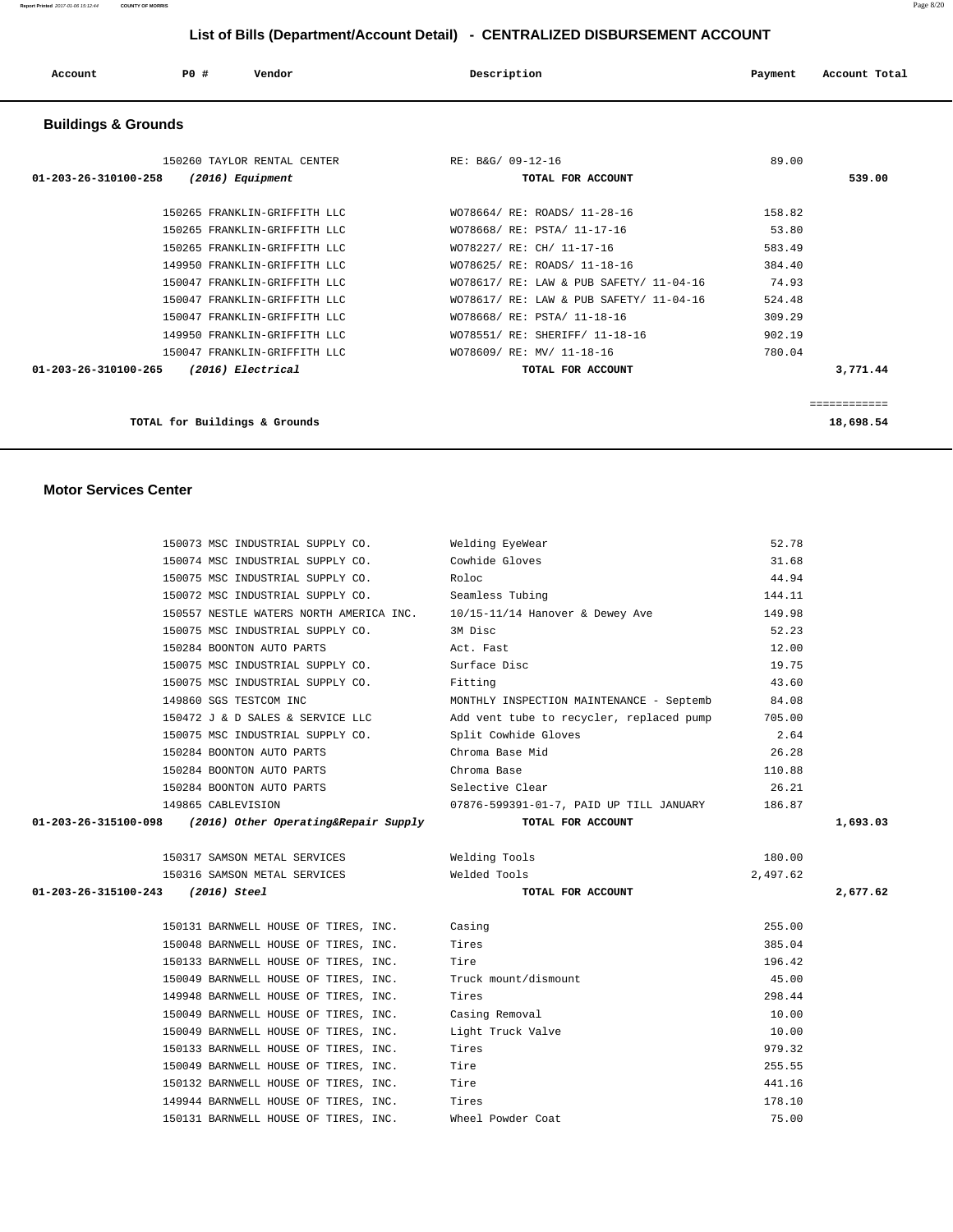| Account                      | PO# | Vendor | Description | Payment | Account Total |
|------------------------------|-----|--------|-------------|---------|---------------|
| <b>Motor Services Center</b> |     |        |             |         |               |

|                                     | 150131 BARNWELL HOUSE OF TIRES, INC.                      | Tire                                                     | 438.00     |           |
|-------------------------------------|-----------------------------------------------------------|----------------------------------------------------------|------------|-----------|
|                                     | 150131 BARNWELL HOUSE OF TIRES, INC.                      | Truck Mount/Dismount                                     | 67.50      |           |
|                                     | 150131 BARNWELL HOUSE OF TIRES, INC.                      | Disposal                                                 | 39.00      |           |
|                                     | 149945 BARNWELL HOUSE OF TIRES, INC.                      | Tires                                                    | 602.56     |           |
|                                     | 149946 BARNWELL HOUSE OF TIRES, INC.                      | Tires                                                    | 595.60     |           |
|                                     | 150313 INTER CITY TIRE                                    | Off Road Packadge                                        | 475.00     |           |
|                                     | 149947 BARNWELL HOUSE OF TIRES, INC.                      | Tires                                                    | 652.88     |           |
|                                     | 150131 BARNWELL HOUSE OF TIRES, INC.                      | Valve                                                    | 21.00      |           |
| $01-203-26-315100-245$ (2016) Tires |                                                           | TOTAL FOR ACCOUNT                                        |            | 5,918.57  |
|                                     | 149949 BUNKY'S HEAVY TOWING, LLC                          | TOWING (# 11/21)                                         | 300.00     |           |
|                                     | 150285 CHERRY VALLEY TRACTOR                              | (UNIT 8/11) Removed mower frame. Disconn                 | 22, 117.87 |           |
|                                     | 149400 FRED BEANS PARTS, INC.                             | Credit                                                   | $-2.86$    |           |
|                                     | 150050 BROWN'S HUNTERDON                                  | Transmitter                                              | 133.46     |           |
|                                     | 150050 BROWN'S HUNTERDON                                  | Credit                                                   | $-11.21$   |           |
|                                     |                                                           |                                                          | 247.10     |           |
|                                     | 149400 FRED BEANS PARTS, INC.<br>150063 BROWN'S HUNTERDON | Exhaust Pipe<br>Glow Plug                                | 148.09     |           |
|                                     |                                                           |                                                          | 227.67     |           |
|                                     | 149400 FRED BEANS PARTS, INC.                             | Muffler Asy                                              |            |           |
|                                     | 149830 MODERN HANDLING EQUIPMENT                          | Shipping & Handling                                      | 27.70      |           |
|                                     | 149830 MODERN HANDLING EQUIPMENT                          | Bracket Plate RH                                         | 86.21      |           |
|                                     | 150062 BROWN'S HUNTERDON                                  | Thermostat                                               | 57.75      |           |
|                                     | 150062 BROWN'S HUNTERDON                                  | Lube Filter                                              | 97.71      |           |
|                                     | 149400 FRED BEANS PARTS, INC.                             | Bolt                                                     | 2.86       |           |
|                                     | 149400 FRED BEANS PARTS, INC.                             | Spring                                                   | 7.24       |           |
|                                     | 149400 FRED BEANS PARTS, INC.                             | Exhaust Pipe Asy                                         | 5.06       |           |
|                                     | 149400 FRED BEANS PARTS, INC.                             | Gasket                                                   | 8.66       |           |
|                                     | 149400 FRED BEANS PARTS, INC.                             | Bolt                                                     | 28.60      |           |
|                                     | 149400 FRED BEANS PARTS, INC.                             | Muffler                                                  | 227.67     |           |
|                                     | 149970 MID-ATLANTIC TRUCK CENTRE INC                      | Belt                                                     | 8.22       |           |
|                                     | 149970 MID-ATLANTIC TRUCK CENTRE INC                      | Clamp Assy                                               | 122.48     |           |
|                                     | 149970 MID-ATLANTIC TRUCK CENTRE INC                      | Shipping                                                 | 156.74     |           |
|                                     | 150310 DELUXE INTERNATIONAL                               | Unit $\#$ $\{11/16\}$ Check snow valve. Replace 1,379.99 |            |           |
|                                     | 149837 DELUXE INTERNATIONAL                               | Shipping                                                 | 12.75      |           |
|                                     | 149837 DELUXE INTERNATIONAL                               | Pin Adaptor                                              | 115.00     |           |
|                                     | 149830 MODERN HANDLING EQUIPMENT                          | Brake Plate                                              | 86.21      |           |
|                                     | 150300 RE-TRON TECHNOLOGIES INC.                          | BATTERY CORE                                             | 560.00     |           |
|                                     | 150300 RE-TRON TECHNOLOGIES INC.                          | 6CRV220 DEEP CYCLE BATTERY                               | 4,182.40   |           |
|                                     | 149970 MID-ATLANTIC TRUCK CENTRE INC                      | Hose Rad                                                 | 51.88      |           |
|                                     | 149970 MID-ATLANTIC TRUCK CENTRE INC                      | Hose                                                     | 31.46      |           |
|                                     | 149970 MID-ATLANTIC TRUCK CENTRE INC                      | Pipe                                                     | 1,211.04   |           |
|                                     | 149843 FRED BEANS PARTS, INC.                             | Switch                                                   | 51.48      |           |
|                                     | 149967 MID-ATLANTIC TRUCK CENTRE INC                      | Belt                                                     | 8.22       |           |
|                                     | 149968 MID-ATLANTIC TRUCK CENTRE INC                      | Link Steer                                               | 83.47      |           |
|                                     | 149969 MID-ATLANTIC TRUCK CENTRE INC                      | Asy                                                      | 87.59      |           |
|                                     | 149970 MID-ATLANTIC TRUCK CENTRE INC                      | Water                                                    | 177.95     |           |
|                                     | 149970 MID-ATLANTIC TRUCK CENTRE INC                      | Hose                                                     | 21.55      |           |
| 01-203-26-315100-261                | (2016) Spare Parts for Equipment                          | TOTAL FOR ACCOUNT                                        |            | 32,058.01 |
|                                     |                                                           |                                                          |            |           |
|                                     | 149855 ROUTE 23 AUTOMALL LLC                              | Valve Asy                                                | 26.54      |           |
|                                     | 149973 MORRISTOWN NAPA, LLC                               | Ventshades                                               | 130.28     |           |
|                                     | 149972 MORRISTOWN NAPA, LLC                               | Oil Seal                                                 | 12.85      |           |
|                                     | 149972 MORRISTOWN NAPA, LLC                               | Fuse                                                     | 7.62       |           |
|                                     | 149972 MORRISTOWN NAPA, LLC                               | ID Bar                                                   | 27.08      |           |
|                                     | 149972 MORRISTOWN NAPA, LLC                               | Bearing Support                                          | 30.99      |           |
|                                     | 149831 MORRISTOWN NAPA, LLC                               | Flasher-Thermal                                          | 3.76       |           |
|                                     | 149973 MORRISTOWN NAPA, LLC                               | Hose                                                     | 1,035.00   |           |
|                                     |                                                           |                                                          |            |           |

**Report Printed** 2017-01-06 15:12:44 **COUNTY OF MORRIS** Page 9/20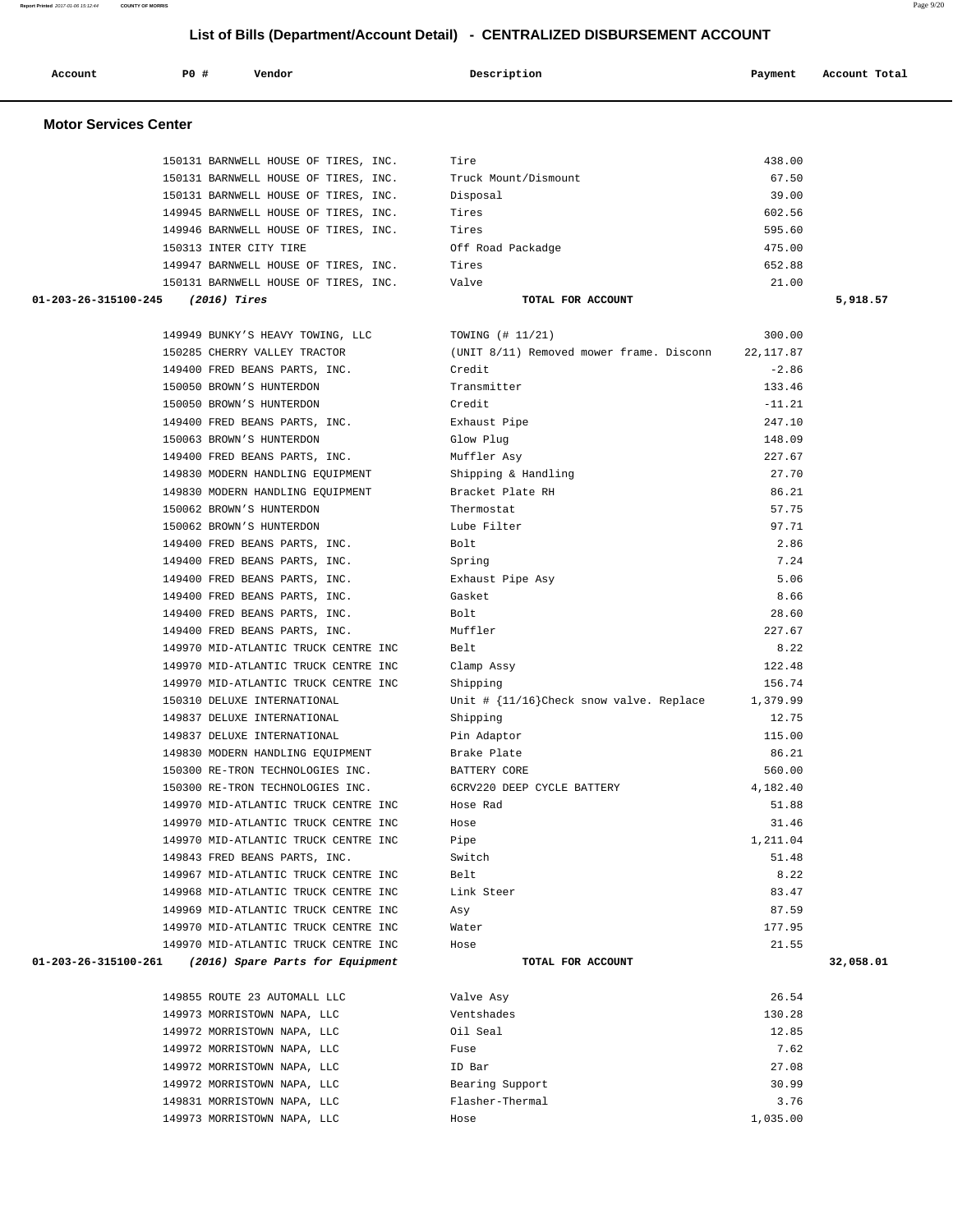| Account | <b>PO #</b> | Vendor | Description | Payment | Account Total |
|---------|-------------|--------|-------------|---------|---------------|
|         |             |        |             |         |               |

# **Motor Services Center**

| 150314 MORRISTOWN NAPA, LLC  | Bulb                                     | 6.20      |
|------------------------------|------------------------------------------|-----------|
| 150314 MORRISTOWN NAPA, LLC  | Buld                                     | 9.36      |
| 150314 MORRISTOWN NAPA, LLC  | Univ Joint                               | 8.44      |
| 150314 MORRISTOWN NAPA, LLC  | Napa Exhaust Sealer                      | 3.31      |
| 149974 MORRISTOWN NAPA, LLC  | Oil Seal                                 | 25.70     |
| 149974 MORRISTOWN NAPA, LLC  | Fuel Filter                              | 15.76     |
| 149975 MORRISTOWN NAPA, LLC  | Butane Fuel                              | 7.99      |
| 149975 MORRISTOWN NAPA, LLC  | Swivel                                   | 69.20     |
| 149974 MORRISTOWN NAPA, LLC  | Fuel Filter                              | 15.86     |
| 150137 MORRISTOWN NAPA, LLC  | Latch                                    | 161.70    |
| 149975 MORRISTOWN NAPA, LLC  | LED Strobe                               | 85.84     |
| 149975 MORRISTOWN NAPA, LLC  | GR Hose                                  | 6.97      |
| 149975 MORRISTOWN NAPA, LLC  | Adaptor                                  | 3.45      |
| 149974 MORRISTOWN NAPA, LLC  | Hose Clamp                               | 6.02      |
| 149974 MORRISTOWN NAPA, LLC  | Hose clamp                               | 5.93      |
| 150137 MORRISTOWN NAPA, LLC  | Wheel Chock                              | 32.76     |
| 149974 MORRISTOWN NAPA, LLC  | Snap rings                               | 59.78     |
| 150314 MORRISTOWN NAPA, LLC  | Utilitu                                  | 11.60     |
| 149856 ROUTE 23 AUTOMALL LLC | Nut - Hex                                | 55.66     |
| 149974 MORRISTOWN NAPA, LLC  | Syngeroil                                | 29.90     |
| 149975 MORRISTOWN NAPA, LLC  | LED Forget                               | 13.64     |
| 150085 ROUTE 23 AUTOMALL LLC | Sender and Pum                           | 340.67    |
| 149859 ROUTE 23 AUTOMALL LLC | Filter                                   | 31.68     |
| 149858 ROUTE 23 AUTOMALL LLC | Element                                  | 93.52     |
| 149857 ROUTE 23 AUTOMALL LLC | Solenoid Asy                             | 48.39     |
| 149856 ROUTE 23 AUTOMALL LLC | Gasket                                   | 3.76      |
| 149784 ROUTE 23 AUTOMALL LLC | Credit                                   | $-18.42$  |
| 149784 ROUTE 23 AUTOMALL LLC | Bushing                                  | 6.20      |
| 149784 ROUTE 23 AUTOMALL LLC | Clamp                                    | 17.96     |
| 149784 ROUTE 23 AUTOMALL LLC | Valve Asy                                | 40.42     |
| 149784 ROUTE 23 AUTOMALL LLC | Tube                                     | 21.29     |
| 150082 ROUTE 23 AUTOMALL LLC | Tube Oil                                 | 11.76     |
| 149981 NIELSEN DODGE - C-J-R | Seat Belt                                | 131.10    |
| 149414 ROUTE 23 AUTOMALL LLC | Radiator Asy                             | 479.69    |
| 150085 ROUTE 23 AUTOMALL LLC | Gasket                                   | 9.07      |
| 150085 ROUTE 23 AUTOMALL LLC | Ring                                     | 8.67      |
| 150140 ROUTE 23 AUTOMALL LLC | Cable                                    | 54.86     |
| 149983 NIELSEN DODGE - C-J-R | Seal Axsel                               | 19.09     |
| 149983 NIELSEN DODGE - C-J-R | Credit                                   | $-13.17$  |
| 149414 ROUTE 23 AUTOMALL LLC | Bush                                     | 30.20     |
| 149415 ROUTE 23 AUTOMALL LLC | Mirror Asy                               | 322.52    |
| 150083 ROUTE 23 AUTOMALL LLC | Hinge - Glass                            | 83.36     |
| 149784 ROUTE 23 AUTOMALL LLC | Tube                                     | 16.98     |
| 149784 ROUTE 23 AUTOMALL LLC | Gasket                                   | 37.18     |
| 149414 ROUTE 23 AUTOMALL LLC | Credit                                   | $-500.00$ |
| 149849 NAPA OF ROCKAWAY      | Bearing                                  | 16.34     |
| 149849 NAPA OF ROCKAWAY      | BRG set                                  | 35.34     |
| 149849 NAPA OF ROCKAWAY      | Bearing                                  | 24.46     |
| 149849 NAPA OF ROCKAWAY      | Bearing                                  | 43.00     |
| 149833 ROUTE 23 AUTOMALL LLC | Filter                                   | 11.90     |
| 149852 ROUTE 23 AUTOMALL LLC | External work[unit# 11/17] Reprogramed w | 78.00     |
| 149853 ROUTE 23 AUTOMALL LLC | Pipe                                     | 47.04     |
| 149853 ROUTE 23 AUTOMALL LLC | Solenoid                                 | 79.29     |
| 149416 ROUTE 23 AUTOMALL LLC | Anti-Freeze                              | 61.14     |
| 149833 ROUTE 23 AUTOMALL LLC | Element                                  | 89.52     |
| 149784 ROUTE 23 AUTOMALL LLC | Stud                                     | 13.12     |
|                              |                                          |           |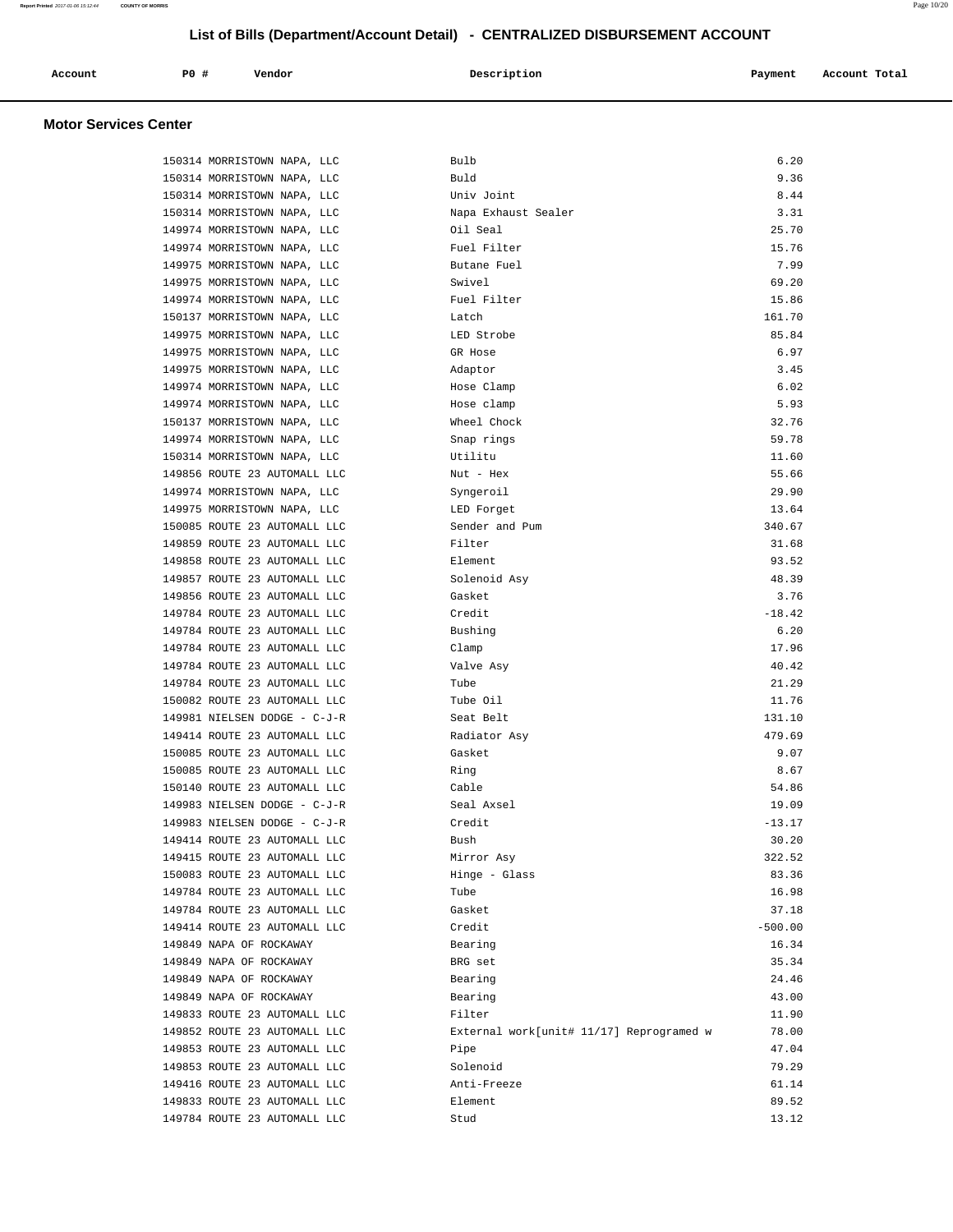| Account                      | PO# | Vendor | Description | Payment | Account Total |
|------------------------------|-----|--------|-------------|---------|---------------|
| <b>Motor Services Center</b> |     |        |             |         |               |

| 149784 ROUTE 23 AUTOMALL LLC         | Manifold                                  | 118.69    |
|--------------------------------------|-------------------------------------------|-----------|
| 149784 ROUTE 23 AUTOMALL LLC         | Extention                                 | 27.53     |
| 149784 ROUTE 23 AUTOMALL LLC         | Hex Nut                                   | 6.44      |
| 149784 ROUTE 23 AUTOMALL LLC         | Stud                                      | 38.92     |
| 149802 ROUTE 23 AUTOMALL LLC         | Indicator                                 | 8.28      |
| 149803 ROUTE 23 AUTOMALL LLC         | Tube                                      | 18.42     |
| 149804 ROUTE 23 AUTOMALL LLC         | Brake Pad                                 | 56.18     |
| 149854 ROUTE 23 AUTOMALL LLC         | Relay                                     | 19.06     |
| 149069 ABSOLUTE AUTO AND FLAT GLASS  | (UNIT 6/46) Windshield Green Tint         | 194.12    |
| 150303 D&B AUTO SUPPLY               | Core Deposit                              | 66.00     |
| 150303 D&B AUTO SUPPLY               | Alternator                                | 157.34    |
| 150303 D&B AUTO SUPPLY               | Ignition Coil                             | 162.60    |
| 150303 D&B AUTO SUPPLY               | Spark Plug                                | 11.85     |
| 150303 D&B AUTO SUPPLY               | New Water Pump                            | 42.27     |
| 150303 D&B AUTO SUPPLY               | V-Ribbed                                  | 30.34     |
| 150303 D&B AUTO SUPPLY               | Hub Bearing                               | 154.07    |
| 150303 D&B AUTO SUPPLY               | Grease                                    | 42.30     |
| 150303 D&B AUTO SUPPLY               | Air Filter                                | 12.17     |
| 150303 D&B AUTO SUPPLY               | Belt                                      | 13.32     |
|                                      |                                           | 55.07     |
| 150288 D&B AUTO SUPPLY               | Air Filter                                |           |
| 150135 FLEMINGTON BUICK CHEVROLET    | Shoe                                      | 156.49    |
| 150135 FLEMINGTON BUICK CHEVROLET    | Nut                                       | 100.56    |
| 149836 DELUXE INTERNATIONAL          | External Work (Unit # 9-22) Roller tappet | 6,113.76  |
| 149836 DELUXE INTERNATIONAL          | Credit                                    | $-180.00$ |
| 150138 MORRISTOWN NAPA, LLC          | Air Filter                                | 43.15     |
| 150067 DELIVERY CONCEPTS EAST        | Fright                                    | 14.56     |
| 150067 DELIVERY CONCEPTS EAST        | Controller Thermostat                     | 61.00     |
| 150288 D&B AUTO SUPPLY               | Air Filter                                | 37.28     |
| 150303 D&B AUTO SUPPLY               | Cordless Lamp                             | 89.99     |
| 150303 D&B AUTO SUPPLY               | Hose                                      | 37.50     |
| 150138 MORRISTOWN NAPA, LLC          | Hitch                                     | 103.50    |
| 150138 MORRISTOWN NAPA, LLC          | Battery                                   | 81.78     |
| 149698 ALLIANCE BUS GROUP INC.       | [UNIT MV1 Vehicles] CAMERA, INSTALL REVI  | 1,530.00  |
| 149943 ABSOLUTE AUTO AND FLAT GLASS  | Adhesive                                  | 27.00     |
| 149943 ABSOLUTE AUTO AND FLAT GLASS  | (UNIT 15-13) Windshield Gray Tint         | 404.53    |
| 149070 ABSOLUTE AUTO AND FLAT GLASS  | Moulding                                  | 38.35     |
| 149070 ABSOLUTE AUTO AND FLAT GLASS  | Adhesive                                  | 33.75     |
| 149070 ABSOLUTE AUTO AND FLAT GLASS  | (UNIT 15-14) Windshield Blue Tint         | 239.41    |
| 150138 MORRISTOWN NAPA, LLC          | Pintle Hook Mount                         | 53.98     |
| 150084 ROUTE 23 AUTOMALL LLC         | Module                                    | 37.78     |
| 150303 D&B AUTO SUPPLY               | Credit                                    | $-27.78$  |
| 150303 D&B AUTO SUPPLY               | Air Fresh                                 | 20.93     |
| 150303 D&B AUTO SUPPLY               | Oil Filter                                | 12.02     |
| 150303 D&B AUTO SUPPLY               | Alarm                                     | 25.94     |
| 150303 D&B AUTO SUPPLY               | Hose End                                  | 72.12     |
| 150303 D&B AUTO SUPPLY               | Napa Radiator                             | 117.60    |
| 150303 D&B AUTO SUPPLY               | Brake Rotor                               | 71.14     |
| 150303 D&B AUTO SUPPLY               | Lend Assy                                 | 50.73     |
| 150303 D&B AUTO SUPPLY               | Credit                                    | $-37.28$  |
| 149069 ABSOLUTE AUTO AND FLAT GLASS  | Adhesive                                  | 27.00     |
| 150308 JASPER ENGINE & TRANSMISSIONS | V8 Ford Core, Full kit, finish gasket     | 5,408.00  |
| 149831 MORRISTOWN NAPA, LLC          | Wheel Chock                               | 32.76     |
| 149402 MORRISTOWN NAPA, LLC          | Mirror                                    | 23.13     |
| 149402 MORRISTOWN NAPA, LLC          | Offset Elbow                              | 5.99      |
| 149831 MORRISTOWN NAPA, LLC          | Pressure Hose                             | 23.75     |
| 149846 MCMASTER-CARR SUPPLY CO       | Shipping                                  | 5.36      |
|                                      |                                           |           |

**Report Printed** 2017-01-06 15:12:44 **COUNTY OF MORRIS** Page 11/20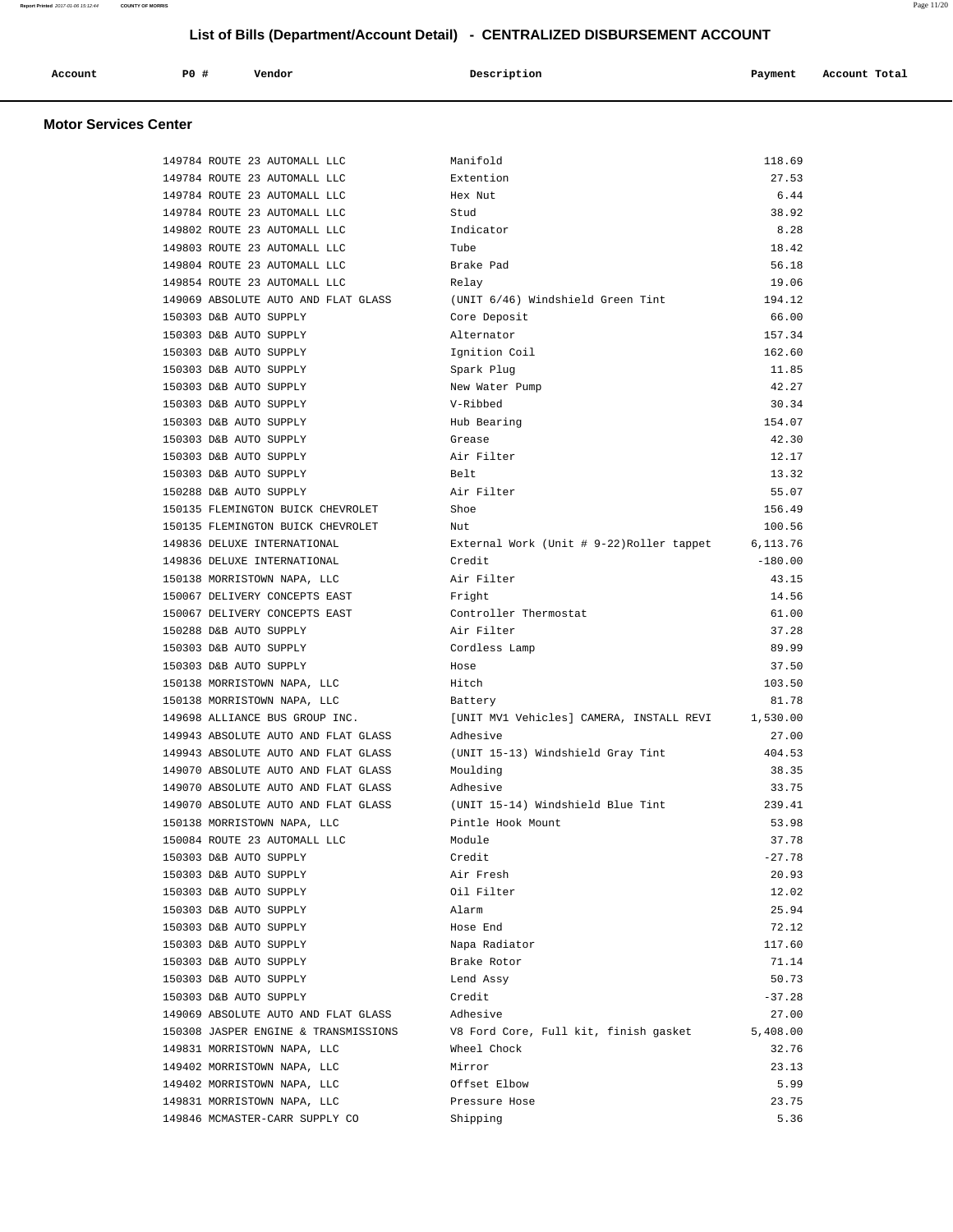| Account                      | PO#                             | Vendor                               | Description                   | Payment     | Account Total |
|------------------------------|---------------------------------|--------------------------------------|-------------------------------|-------------|---------------|
| <b>Motor Services Center</b> |                                 |                                      |                               |             |               |
|                              | 149402 MORRISTOWN NAPA, LLC     |                                      | Work Lamp                     | 8.08        |               |
|                              |                                 | 150315 MORRISTOWN AUTO BODY INC      | TOWING - [Unit # $11/30$      | 225.00      |               |
|                              |                                 | 150139 MORRISTOWN AUTO BODY INC      | TOWING - [Unit # $11-28$ ]    | 450.00      |               |
|                              |                                 | 149846 MCMASTER-CARR SUPPLY CO       | Shatter Resistant Medium Base | 69.90       |               |
|                              |                                 | 149971 MORRISTOWN AUTO BODY INC      | TOWING - [Unit # $11-17$ ]    | 225.00      |               |
|                              |                                 | 150308 JASPER ENGINE & TRANSMISSIONS | Credit                        | $-1.600.00$ |               |
|                              | 149831 MORRISTOWN NAPA, LLC     |                                      | Bearing                       | 10.08       |               |
|                              | 149402 MORRISTOWN NAPA, LLC     |                                      | Pre-Lux SnowPlow Lamp         | 119.09      |               |
|                              | 150303 D&B AUTO SUPPLY          |                                      | V-Ribbed Belt                 | 22.20       |               |
|                              | 149831 MORRISTOWN NAPA, LLC     |                                      | Tapered Bearing Set           | 35.02       |               |
|                              | 149831 MORRISTOWN NAPA, LLC     |                                      | Bearing                       | 7.20        |               |
|                              | 149831 MORRISTOWN NAPA, LLC     |                                      | Switch                        | 18.99       |               |
| 01-203-26-315100-291         |                                 | (2016) Vehicle Repairs               | TOTAL FOR ACCOUNT             |             | 19,405.20     |
|                              |                                 |                                      |                               |             | ============  |
|                              | TOTAL for Motor Services Center |                                      |                               |             | 61,752.43     |

# **Health Management**

| 148853 ROCKY MOUNTAIN UNMANNED                        | DJI Zenmuse XT, Item #DJI-ZXT-A13FP per | 9.500.00 |
|-------------------------------------------------------|-----------------------------------------|----------|
| (2016) Other Outside Services<br>01-203-27-330100-084 | TOTAL FOR ACCOUNT                       | 9,500.00 |
|                                                       |                                         |          |
|                                                       |                                         |          |
| TOTAL for Health Management                           |                                         | 9,500.00 |

# **County Board of Social Service**

|                                | 150542 OFFICE CONCEPTS GROUP, INC.       | Purchase of Office Supplies -            | 476.23   |          |
|--------------------------------|------------------------------------------|------------------------------------------|----------|----------|
| 01-203-27-345100-058           | (2016) Office Supplies & Stationery      | TOTAL FOR ACCOUNT                        |          | 476.23   |
|                                |                                          |                                          |          |          |
|                                | 149502 DELTA DENTAL OF NEW JERSEY, INC.  | Dental Coverage for November 2016        | 2,614.95 |          |
|                                | 149484 DISCOVERY BENEFITS INC.           | COBRA Paymernt for the month of October  | 65.00    |          |
|                                | 150117 DELTA DENTAL OF NEW JERSEY, INC.  | Dental coverage for December 2016 - Bill | 766.36   |          |
|                                | 150117 DELTA DENTAL OF NEW JERSEY, INC.  | Dental coverage for December 2016 - Bill | 280.06   |          |
|                                | 149666 DELTA DENTAL OF NEW JERSEY, INC.  | Dental coverage for November 2016 - Grou | 586.91   |          |
| $01 - 203 - 27 - 345100 - 329$ | (2016) Hospital Insurance Premiums       | TOTAL FOR ACCOUNT                        |          | 4,313.28 |
|                                | 149610 LABORATORY CORPORATION OF         | DNA testing from 10/02/16 to 10/29/16 -  | 193.50   |          |
|                                |                                          |                                          |          |          |
| 01-203-27-345100-351           | (2016) Paternity Expenses                | TOTAL FOR ACCOUNT                        |          | 193.50   |
|                                |                                          |                                          |          |          |
|                                |                                          |                                          |          |          |
|                                | TOTAL for County Board of Social Service |                                          |          | 4,983.01 |
|                                |                                          |                                          |          |          |

### **MV:Administration**

| 150742 DAMACINA L. OKE | LPN.12-18 thru 12-31-2016 | 1,532.36 |
|------------------------|---------------------------|----------|
| 150743 DANILO LAPID    | RN.12-18 thru 12-31-2016  | 1,628.93 |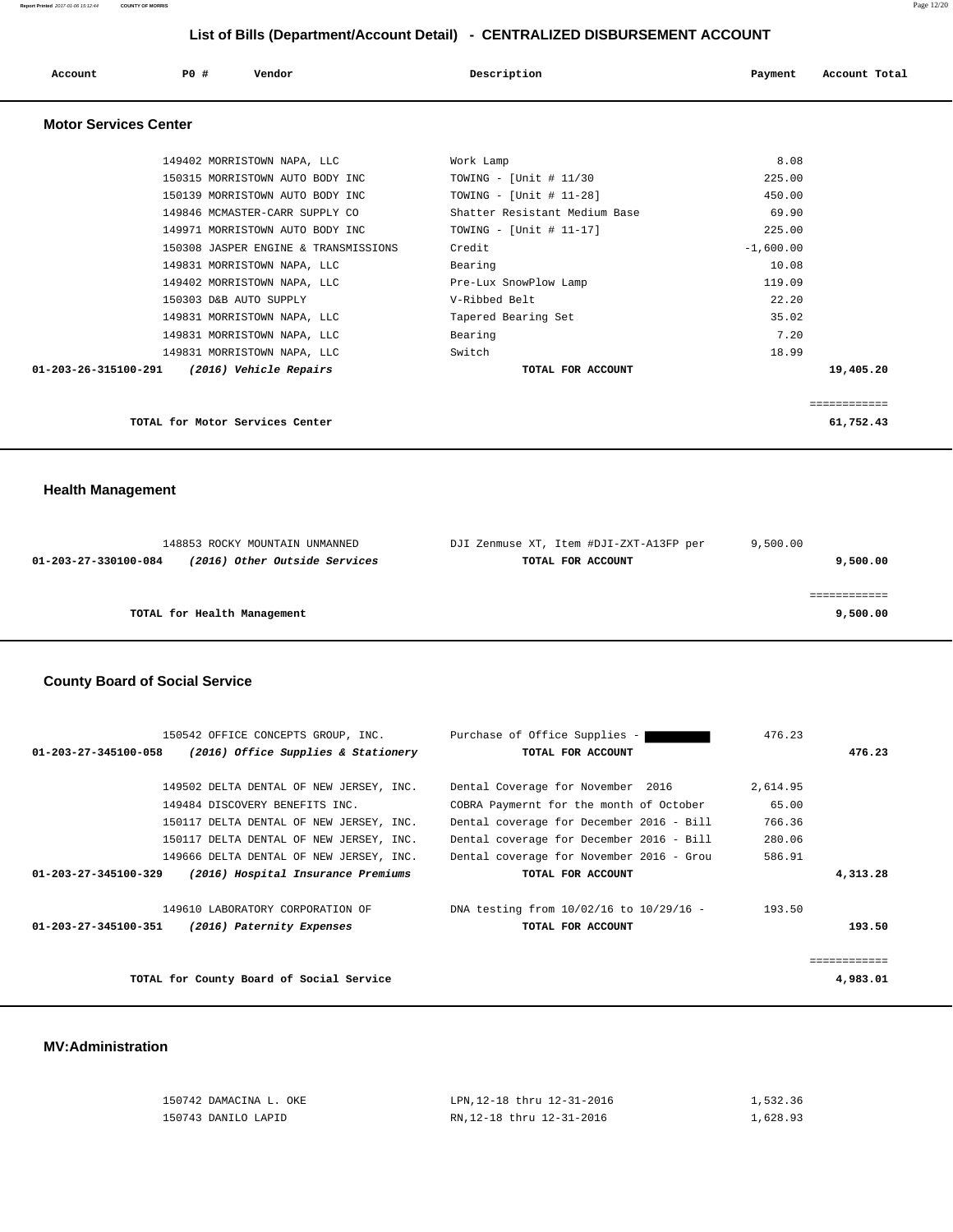| Account                  | PO# | Vendor                                  | Description                | Payment  | Account Total |
|--------------------------|-----|-----------------------------------------|----------------------------|----------|---------------|
| <b>MV:Administration</b> |     |                                         |                            |          |               |
|                          |     | 150738 ARNEL P GARCIA                   | LPN, 12-18 thru 12-31-2016 | 3,487.98 |               |
|                          |     | 150747 EVELYN TOLENTINO                 | RN, 12-18 thru 12-31-2016  | 1,537.54 |               |
|                          |     | 150744 DAVID JEAN-LOUIS                 | LPN, 12-18 thru 12-31-2016 | 2,979.75 |               |
|                          |     | 150745 EDITHA MARQUEZ                   | RN, 12-18 thru 12-31-2016  | 1,558.44 |               |
|                          |     | 150746 ELLEN M. NOLL                    | LPN, 12-18 thru 12-31-2016 | 1,728.11 |               |
|                          |     | 150739 BARKEL FLEMMING                  | LPN, 12-18 thru 12-31-2016 | 2,321.45 |               |
|                          |     | 150760 TEODORA O. DELEON                | RN, 12-18 thru 12-31-2016  | 296.00   |               |
|                          |     | 150759 SHELLEY REINER                   | LPN, 12-18 thru 12-31-2016 | 990.64   |               |
|                          |     | 150758 ROSE DUMAPIT                     | RN, 12-18 thru 12-31-2016  | 1,044.88 |               |
|                          |     | 150757 MIRLENE ESTRIPLET                | RN, 12-18 thru 12-31-2016  | 4,151.03 |               |
|                          |     | 150756 MICHELLE CAPILI                  | RN, 12-18 thru 12-31-2016  | 3,108.74 |               |
|                          |     | 150754 MARION ENNIS                     | LPN, 12-18 thru 12-31-2016 | 2,887.05 |               |
|                          |     | 150753 MARIA CARMELITA OBLINA           | LPN, 12-18 thru 12-31-2016 | 1,394.18 |               |
|                          |     | 150748 GEORGINA GRAY-HORSLEY            | LPN, 12-18 thru 12-31-2016 | 816.50   |               |
|                          |     | 150749 ILLIENE CHARLES, RN              | RN, 12-18 thru 12-31-2016  | 3,982.87 |               |
|                          |     | 150755 MARTHA YAGHI                     | RN, 12-18 thru 12-31-2016  | 297.85   |               |
|                          |     | 150750 LOREEN RAFISURA                  | RN, 12-18 thru 12-31-2016  | 904.65   |               |
|                          |     | 150751 LOUISE R. MACCHIA                | RN, 12-18 thru 12-31-2016  | 2,887.48 |               |
|                          |     | 150752 MADUKWE IMO IBOKO, RN            | RN, 12-18 thru 12-31-2016  | 1,482.59 |               |
|                          |     | 150740 CANDIDO CAMPOS                   | RN, 12-18 thru 12-31-2016  | 296.00   |               |
| 01-203-27-350100-013     |     | (2016) Temporary Help - Per Diem Nurses | TOTAL FOR ACCOUNT          |          | 43,559.62     |

### **TOTAL for MV:Administration 43,559.62**

 **County Library** 

============

| 150499 INGRAM LIBRARY SERVICES 20C0083 dated 11/15/16   |                        |                                                                               | 35.90    |
|---------------------------------------------------------|------------------------|-------------------------------------------------------------------------------|----------|
| 150499 INGRAM LIBRARY SERVICES 20C0083 dated 11/16/16   |                        |                                                                               | 46.09    |
| 150499 INGRAM LIBRARY SERVICES 20C0083 dated 11/15/16   |                        |                                                                               | 978.32   |
| 150507 OXFORD UNIVERSITY PRESS 1011326 dated $10/28/16$ |                        |                                                                               | 48.75    |
| 150282 VALUE LINE PUBLISHING LLC 163163 dated 11/14/16  |                        |                                                                               | 4,000.00 |
| 148867 YBP LIBRARY SERVICE 5343-80 dated 10/27/16       |                        |                                                                               | 31.49    |
| 149711 YBP LIBRARY SERVICE                              | 5343-10 11/11/2016     |                                                                               | 53.50    |
| 150510 ROWMAN & LITTLEFIELD 0000202247 dated 10/24/16   |                        |                                                                               | 97.17    |
| 150281 M.A.I.N., INC. Facts on File dated 11/16/16      |                        |                                                                               | 1,020.00 |
| 150499 INGRAM LIBRARY SERVICES 20C0083 dated 11/14/16   |                        |                                                                               | 318.58   |
| 150496 INGRAM LIBRARY SERVICES 20C0083 dated 10/27/16   |                        |                                                                               | 93.45    |
| 147891 INGRAM LIBRARY SERVICES 20C0083 dated 09/22/16   |                        |                                                                               | 17.46    |
| 150500 INGRAM LIBRARY SERVICES 20C0083 dated 11/18/16   |                        |                                                                               | 120.84   |
|                                                         |                        | 150500 INGRAM LIBRARY SERVICES 20C0083 dated 11/22/16 Split Object Code 27.90 |          |
| 150541 INGRAM LIBRARY SERVICES 20C0083 dated 11/07/16   |                        |                                                                               | 217.98   |
| 150541 INGRAM LIBRARY SERVICES 20C0083 dated 11/07/16   |                        |                                                                               | 19.02    |
| 150500 INGRAM LIBRARY SERVICES 20C0083 dated 11/22/16   |                        |                                                                               | 15.04    |
| 150500 INGRAM LIBRARY SERVICES 20C0083 dated 11/22/16   |                        |                                                                               | 163.22   |
| 150500 INGRAM LIBRARY SERVICES 20C0083 dated 11/23/16   |                        |                                                                               | 1,792.00 |
| 147778 INGRAM LIBRARY SERVICES 20C0083 dated 10/10/16   |                        |                                                                               | 14.82    |
| 147778 INGRAM LIBRARY SERVICES 20C0083 dated 10/10/16   |                        |                                                                               | 17.22    |
| 147778 INGRAM LIBRARY SERVICES                          | 20C0083 dated 10/10/16 |                                                                               | 68.93    |
| 147778 INGRAM LIBRARY SERVICES 20C0083 dated 10/10/16   |                        |                                                                               | 91.03    |
|                                                         |                        | 150500 INGRAM LIBRARY SERVICES 2000083 dated 11/18/16 Split Object Code 22.74 |          |
| 150500 INGRAM LIBRARY SERVICES 20C0083 dated 11/17/16   |                        |                                                                               | 119.29   |
| 150496 INGRAM LIBRARY SERVICES                          | 20C0083 dated 11/09/16 |                                                                               | 67.48    |
|                                                         |                        |                                                                               |          |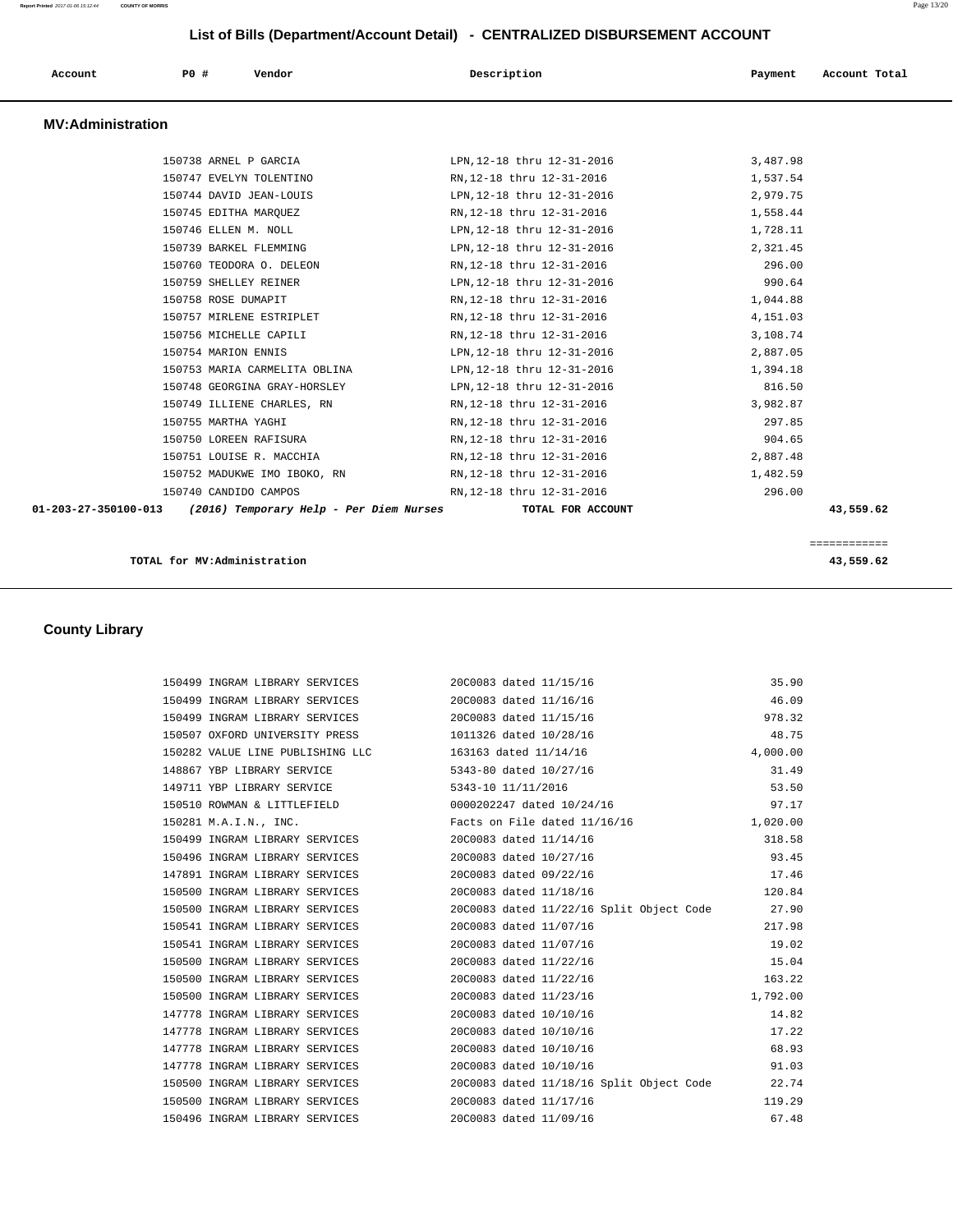# 150496 INGRAM LIBRARY SERVICES 20C0083 dated 10/31/16 95.40 150496 INGRAM LIBRARY SERVICES 20C0083 dated 11/02/16 -17.85 147891 INGRAM LIBRARY SERVICES 20C0083 dated 09/23/16 Split Object Code 151.67 147891 INGRAM LIBRARY SERVICES 20C0083 dated 09/22/16 17.90 147891 INGRAM LIBRARY SERVICES 20C0083 dated 09/22/16 19.90 150496 INGRAM LIBRARY SERVICES 20C0083 dated 11/03/16 32.98 150496 INGRAM LIBRARY SERVICES 20C0083 dated 11/03/16 14.95 147891 INGRAM LIBRARY SERVICES 20C0083 dated 09/22/16 17.90 147891 INGRAM LIBRARY SERVICES 20C0083 dated 09/22/16 470.57 150541 INGRAM LIBRARY SERVICES 20C0083 dated 11/07/16 26.24 150541 INGRAM LIBRARY SERVICES 20C0083 dated 10/31/16 84.35 150541 INGRAM LIBRARY SERVICES 20C0083 dated 10/31/16 15.42 147776 INGRAM LIBRARY SERVICES 20C0083 dated 10/06/16 16.21 150514 INTERNATIONAL CODE COUNCIL INC 0137555 dated 10/31/16 258.00 150501 INGRAM LIBRARY SERVICES 20C0083 11/14/16 87.37 150501 INGRAM LIBRARY SERVICES 20C0083 11/15/16 118.48 150501 INGRAM LIBRARY SERVICES 20C0083 11/15/16 17.82 150501 INGRAM LIBRARY SERVICES 20C0083 11/14/16 134.08 150501 INGRAM LIBRARY SERVICES 20C0083 11/23/16 162.14 150501 INGRAM LIBRARY SERVICES 20C0083 11/23/16 227.80 150499 INGRAM LIBRARY SERVICES 20C0083 dated 11/09/16 292.74 150499 INGRAM LIBRARY SERVICES 20C0083 dated 11/10/16 40.17 150499 INGRAM LIBRARY SERVICES 20C0083 dated 11/10/16 705.64 150499 INGRAM LIBRARY SERVICES 20C0083 dated 11/11/16 345.25 150541 INGRAM LIBRARY SERVICES 20C0083 dated 10/24/16 275.43 147776 INGRAM LIBRARY SERVICES 20C0083 dated 10/06/16 753.07 150276 GREY HOUSE PUBLISHING 796367 11/16/16 126.65 150541 INGRAM LIBRARY SERVICES 20C0083 dated 10/31/16 17.22 150541 INGRAM LIBRARY SERVICES 20C0083 dated 10/31/16 48.70 150541 INGRAM LIBRARY SERVICES 20C0083 dated 10/24/16 16.62 150541 INGRAM LIBRARY SERVICES 20C0083 dated 10/31/16 105.81 150276 GREY HOUSE PUBLISHING 796367 9/30/16 148.50 150276 GREY HOUSE PUBLISHING LNJ152 11/16/16 165.75 147850 GANN LAW BOOKS 000184-0-005 Quote dated 10/11/16 162.00 150506 CENTER POINT LARGE PRINT Large Print dated 11/01/16 101.77 150496 INGRAM LIBRARY SERVICES 20C0083 dated 10/20/16 Split Object Code 40.72  **01-203-29-390100-028 (2016) Books & Periodicals TOTAL FOR ACCOUNT 16,432.80** 150281 M.A.I.N., INC. "Transform Your Stacks" workshop dated 1 124.00  **01-203-29-390100-039 (2016) Education Schools & Training TOTAL FOR ACCOUNT 124.00** 150524 SHOWCASES V521121-16 dated 11/21/16 750.90  **01-203-29-390100-058 (2016) Office Supplies & Stationery TOTAL FOR ACCOUNT 750.90** 149633 ARKIV MUSIC 6024418 10/31/16 103.65 147891 INGRAM LIBRARY SERVICES 20C0083 dated 09/23/16 Split Object Code 37.05 150353 ARKIV MUSIC Order#6024414 dated 10/27/16 27.88 149633 ARKIV MUSIC 6024414 10/27/16 76.21 150496 INGRAM LIBRARY SERVICES 20C0083 dated 10/20/16 Split Object Code 82.85 150278 MIDWEST TAPE LLC 2000001148 10/28/16 1,819.31 150500 INGRAM LIBRARY SERVICES 20C0083 dated 11/18/16 Split Object Code 128.29 150500 INGRAM LIBRARY SERVICES 20C0083 dated 11/22/16 Split Object Code 68.34 150500 INGRAM LIBRARY SERVICES 20C0083 dated 11/22/16 28.55 150278 MIDWEST TAPE LLC 2000001148 10/18/16 14.99

 **List of Bills (Department/Account Detail) - CENTRALIZED DISBURSEMENT ACCOUNT**

 150496 INGRAM LIBRARY SERVICES 20C0083 dated 10/31/16 16.02 147891 INGRAM LIBRARY SERVICES 20C0083 dated 09/23/16 58.38

 **Account P0 # Vendor Description Payment Account Total**

 **County Library**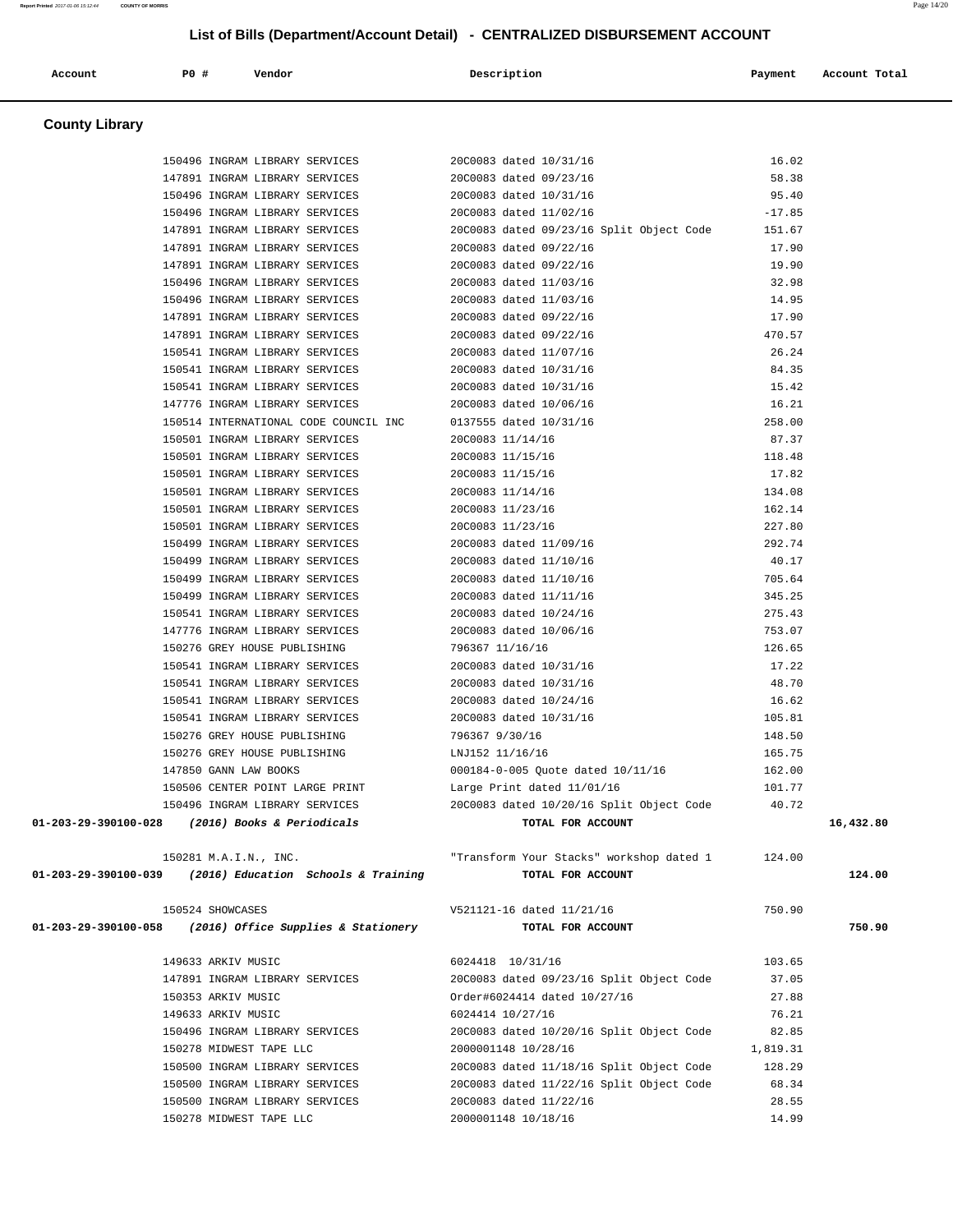150242 JERSEY CENTRAL POWER & LIGHT 100 118 444 189 Howard Blvd., Mt. Arling 37.39 150262 TIOGA SOLAR MORRIS COUNTY 1 LLC 136242003/ RE: SCHYULER GARAGE 421.10 150262 TIOGA SOLAR MORRIS COUNTY 1 LLC 136242003/ RE: SCHUYLER BUILDING 280.73 150262 TIOGA SOLAR MORRIS COUNTY 1 LLC 136242003/ RE: VOTING TECH 702.18  **01-203-31-430100-137 (2016) Electricity TOTAL FOR ACCOUNT 1,441.40** ============ **TOTAL for Utilities** 1,441.40

### **Utilities**

| 229.50 |
|--------|
|        |
|        |
| 229.50 |
|        |

### **Fire and Police Academy**

 **County Library** 

|                      | 150278 MIDWEST TAPE LLC                                      | 2000001148 10/27/16            | 22.99      |              |
|----------------------|--------------------------------------------------------------|--------------------------------|------------|--------------|
|                      | 150278 MIDWEST TAPE LLC                                      | 2000001148 11/5/16             | 773.22     |              |
|                      | 150278 MIDWEST TAPE LLC                                      | 2000001148 11/11/16            | 114.73     |              |
|                      | 150278 MIDWEST TAPE LLC                                      | 2000001148 11/4/16             | 29.98      |              |
|                      | 150278 MIDWEST TAPE LLC                                      | 2000001148 10/31/16            | 29.99      |              |
|                      | 150278 MIDWEST TAPE LLC                                      | 2000001148 11/18/16            | 195.49     |              |
|                      | 147776 INGRAM LIBRARY SERVICES                               | 20C0083 dated 10/05/16         | 123.48     |              |
|                      | 150508 RECORDED BOOKS LLC                                    | 91165 dated 11/07/16           | 13.90      |              |
|                      | 150499 INGRAM LIBRARY SERVICES                               | 20C0083 dated 11/11/16         | 21.40      |              |
|                      | 150499 INGRAM LIBRARY SERVICES                               | 20C0083 dated 11/15/16         | 82.03      |              |
|                      | 01-203-29-390100-083 (2016) Video & Film Materials           | TOTAL FOR ACCOUNT              |            | 4,644.27     |
|                      | 150280 M.A.I.N., INC.                                        | Membership Agreement with MAIN | 149,246.80 |              |
|                      | 01-203-29-390100-084 (2016) Other Outside Services           | TOTAL FOR ACCOUNT              |            | 149,246.80   |
|                      | 149702 ORIENTAL TRADING COMPANY INC. 11040960 dated 11/11/16 |                                | 69.88      |              |
| 01-203-29-390100-090 | (2016) Program Expenditures                                  | TOTAL FOR ACCOUNT              |            | 69.88        |
|                      | 150449 OFFICE CONCEPTS GROUP, INC.                           | 16868 Dept#LIB dated 11/21/16  | 5.61       |              |
|                      | 150449 OFFICE CONCEPTS GROUP, INC.                           | 16868 Dept#LIB dated 11/21/16  | 195.07     |              |
|                      | 01-203-29-390100-095 (2016) Other Administrative Supplies    | TOTAL FOR ACCOUNT              |            | 200.68       |
|                      |                                                              |                                |            | ============ |
|                      | TOTAL for County Library                                     |                                |            | 171,469.33   |

 **Account P0 # Vendor Description Payment Account Total**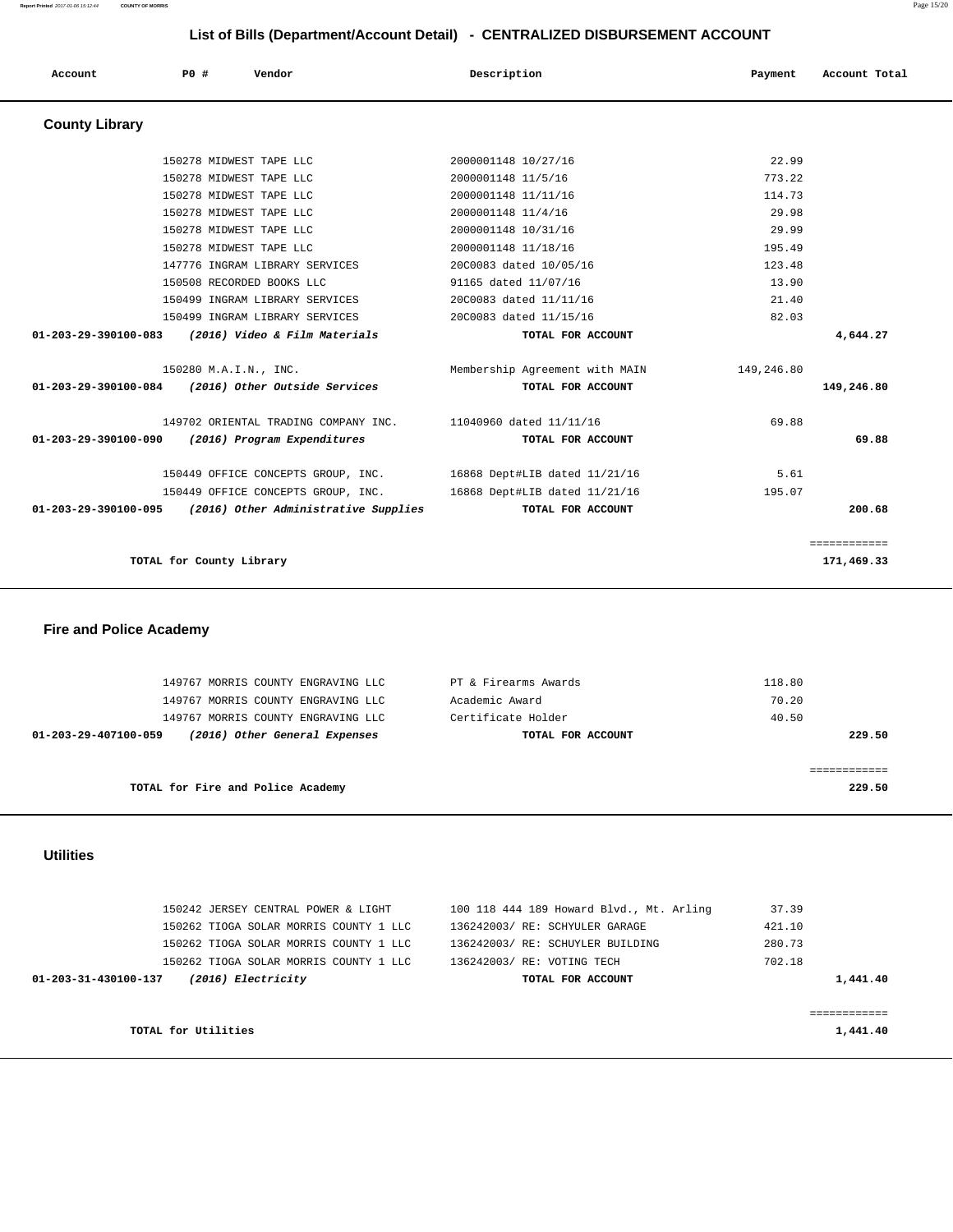| Report Printed 2017-01-06 15:12:44 COUNTY OF MORRIS | Page 16/20 |  |
|-----------------------------------------------------|------------|--|
|                                                     |            |  |

| P0 #<br>Vendor<br>Account                                                                                   | Description                                                           | Payment | Account Total          |
|-------------------------------------------------------------------------------------------------------------|-----------------------------------------------------------------------|---------|------------------------|
| DEPARTMENT 741620                                                                                           | <b>Grant Fund</b>                                                     |         |                        |
| 148690 SHI INTERNATIONAL CORP<br>02-213-41-741620-392<br>WFNJ-General Assistance(7/1/15-12/31/16)           | TOTAL FOR ACCOUNT                                                     | 33.00   | 33.00                  |
| TOTAL for DEPARTMENT 741620                                                                                 |                                                                       |         | ============<br>33.00  |
| DEPARTMENT 741715                                                                                           |                                                                       |         |                        |
| 148690 SHI INTERNATIONAL CORP<br>02-213-41-741715-392<br>WFNJ-TANF (7/1/16-12/31/17)                        | TOTAL FOR ACCOUNT                                                     | 14.67   | 14.67                  |
| TOTAL for DEPARTMENT 741715                                                                                 |                                                                       |         | 14.67                  |
| DEPARTMENT 742720                                                                                           |                                                                       |         |                        |
| 148690 SHI INTERNATIONAL CORP<br>02-213-41-742720-391<br>WIOA Youth (7/1/15-6/30/17)                        | TOTAL FOR ACCOUNT                                                     | 47.68   | 47.68                  |
| TOTAL for DEPARTMENT 742720                                                                                 |                                                                       |         | 47.68                  |
| DEPARTMENT 742805                                                                                           |                                                                       |         |                        |
| 148690 SHI INTERNATIONAL CORP<br>02-213-41-742805-391 WIOA Adult (7/1/16-6/30/18)                           | TOTAL FOR ACCOUNT                                                     | 84.35   | 84.35                  |
| TOTAL for DEPARTMENT 742805                                                                                 |                                                                       |         | ============<br>84.35  |
| DEPARTMENT 742810                                                                                           |                                                                       |         |                        |
| 148690 SHI INTERNATIONAL CORP<br>$02 - 213 - 41 - 742810 - 391$ WIOA Dislocated Worker $(7/1/16 - 6/30/18)$ | Adobe Acrobat Pro DC 2015 - License - $1$ 187.04<br>TOTAL FOR ACCOUNT |         | 187.04                 |
| TOTAL for DEPARTMENT 742810                                                                                 |                                                                       |         | ============<br>187.04 |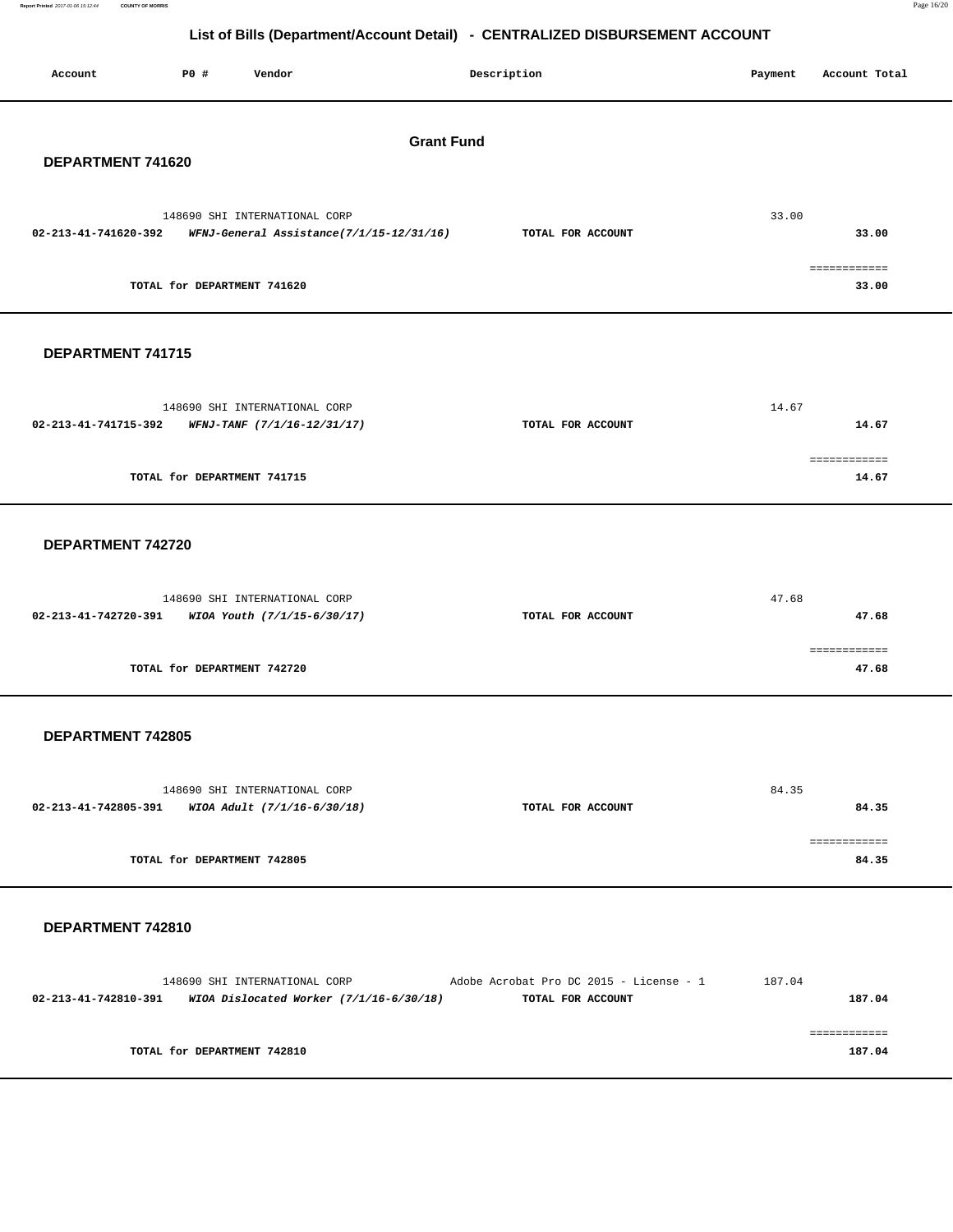| Account                                         | P0 #                        | Vendor                                           | Description                                                   | Payment    | Account Total              |  |
|-------------------------------------------------|-----------------------------|--------------------------------------------------|---------------------------------------------------------------|------------|----------------------------|--|
|                                                 |                             |                                                  |                                                               |            |                            |  |
|                                                 | 147842 K9 STORM INC.        | 02-213-41-784820-391 FFY15 UASI (9/1/15-8/31/18) | Order per Bid Award #16-79, Resolution #<br>TOTAL FOR ACCOUNT | 179,471.00 | 179,471.00                 |  |
|                                                 | TOTAL for DEPARTMENT 784820 |                                                  |                                                               |            | ============<br>179,471.00 |  |
| <b>DEPARTMENT 786625</b>                        |                             |                                                  |                                                               |            |                            |  |
| 02-213-41-786625-394 MAPS $(1/1/16 - 12/31/16)$ |                             | 146062 ALLIANCE BUS GROUP INC.                   | TOTAL FOR ACCOUNT                                             | 5,815.00   | 5,815.00                   |  |
|                                                 | TOTAL for DEPARTMENT 786625 |                                                  |                                                               |            | ============<br>5,815.00   |  |
|                                                 |                             |                                                  |                                                               |            |                            |  |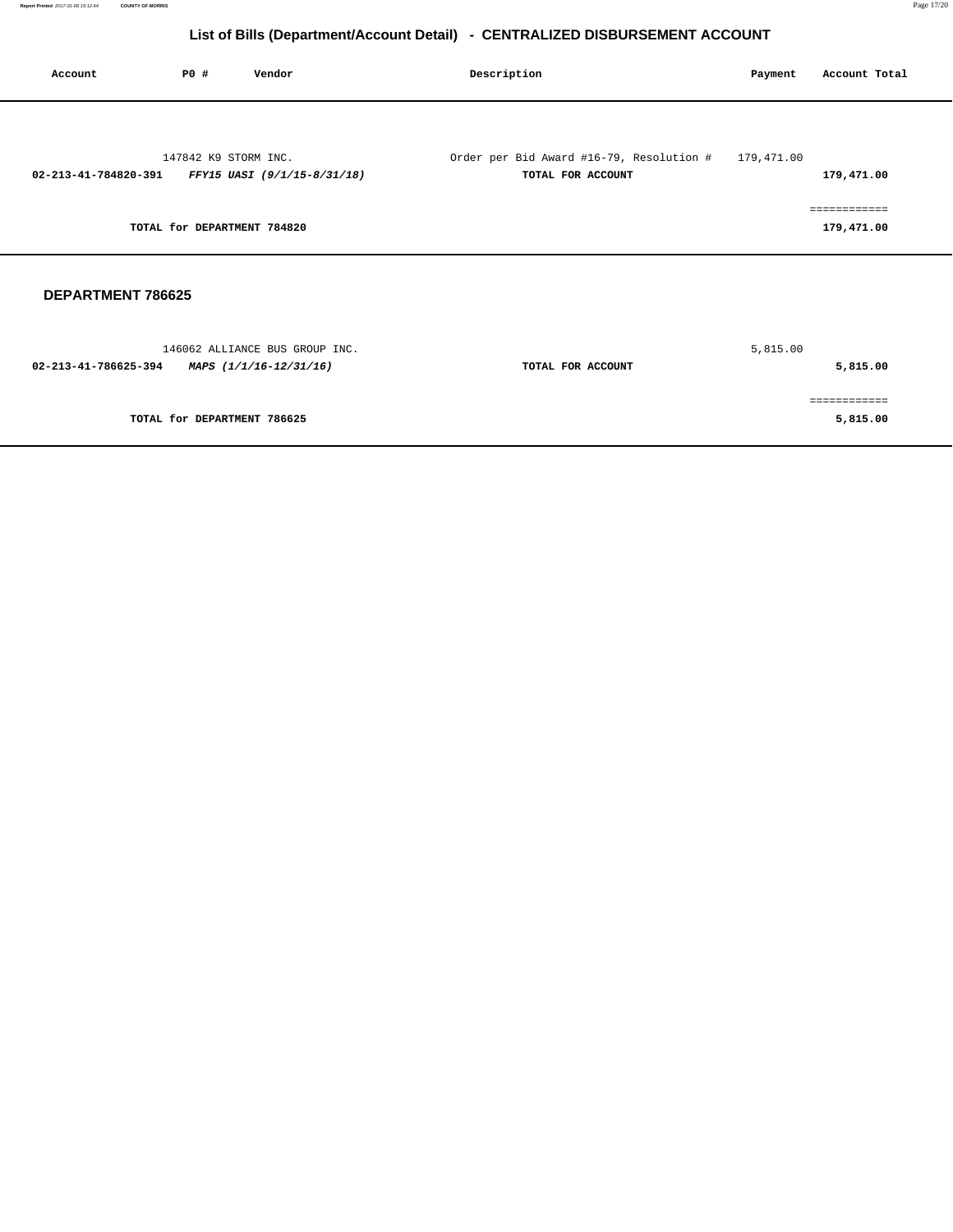| Report Printed 2017-01-06 15:12:44<br><b>COUNTY OF MORRIS</b> |                             |                                                                                                               |                                                                              |                      | Page 18/20                            |
|---------------------------------------------------------------|-----------------------------|---------------------------------------------------------------------------------------------------------------|------------------------------------------------------------------------------|----------------------|---------------------------------------|
|                                                               |                             |                                                                                                               | List of Bills (Department/Account Detail) - CENTRALIZED DISBURSEMENT ACCOUNT |                      |                                       |
| Account                                                       | P0 #                        | Vendor                                                                                                        | Description                                                                  | Payment              | Account Total                         |
|                                                               |                             |                                                                                                               | <b>County Capital</b>                                                        |                      |                                       |
| DEPARTMENT 953314                                             |                             |                                                                                                               |                                                                              |                      |                                       |
| 04-216-55-953314-951                                          |                             | 149769 CONSOLIDATED STEEL<br>Repair/Rplcment/Upgrd VarEquip-BldgGrnds                                         | RE: PSTA/ 11-23-16<br>TOTAL FOR ACCOUNT                                      | 1,485.00             | 1,485.00                              |
|                                                               | TOTAL for DEPARTMENT 953314 |                                                                                                               |                                                                              |                      | $=$ = = = = = = = = = = =<br>1,485.00 |
| <b>DEPARTMENT 953349</b>                                      |                             |                                                                                                               |                                                                              |                      |                                       |
|                                                               |                             | 144355 COMPLETE SECURITY SYSTEMS, INC.<br>148938 NEW JERSEY OVERHEAD DOOR LLC                                 | RE: CH - REPLACE CAMERA ON 2ND FLOOR/AS<br>RE: COUNTY GARAGE/ 08-10-16       | 794.28<br>2,505.00   |                                       |
| 04-216-55-953349-956                                          |                             | 150259 CONTINENTAL HARDWARE, INC.<br>150259 CONTINENTAL HARDWARE, INC.<br>Various Bldging Repairs-County Wide | WO78424/ RE: SHERIFF - DNA ROOM/ 11-05-1<br>TOTAL FOR ACCOUNT                | 4,210.91<br>2,299.90 | 9,810.09                              |
|                                                               | TOTAL for DEPARTMENT 953349 |                                                                                                               |                                                                              |                      | 9,810.09                              |
| <b>DEPARTMENT 953353</b>                                      |                             |                                                                                                               |                                                                              |                      |                                       |
| 04-216-55-953353-951                                          |                             | 140646 JUPITER ENVIRONMENTAL SERVICS INC.<br>Various Improvements at Courthouse                               | ASBESTOS CLEAN UP AT COURTHOUSE BASEMENT<br>TOTAL FOR ACCOUNT                | 69,610.00            | 69,610.00                             |
|                                                               | TOTAL for DEPARTMENT 953353 |                                                                                                               |                                                                              |                      | ------------<br>69,610.00             |
| DEPARTMENT 953362                                             |                             |                                                                                                               |                                                                              |                      |                                       |

| TOTAL for DEPARTMENT 953362 |                                         |  |  |  |                                          |               | 12,486.00 |           |
|-----------------------------|-----------------------------------------|--|--|--|------------------------------------------|---------------|-----------|-----------|
|                             |                                         |  |  |  |                                          |               |           |           |
| 04-216-55-953362-951        | Security Improvement AR Bldg/Courthouse |  |  |  | TOTAL FOR ACCOUNT                        |               |           | 12,486.00 |
|                             | 142705 COMPLETE SECURITY SYSTEMS, INC.  |  |  |  | PLEASE SUPPLY AND INSTALL                | CAMERA REPLAC | 3,490.00  |           |
|                             | 148604 COMPLETE SECURITY SYSTEMS, INC.  |  |  |  | RE: CTY GARAGE - VIDEO SURVEILLANCE SYST |               | 4,542.00  |           |
|                             | 148605 COMPLETE SECURITY SYSTEMS, INC.  |  |  |  | RE: A&R DOOR 177- ACCESS CONTROL SYSTEM  |               | 4,454.00  |           |

|  | DEPARTMENT 953416 |  |
|--|-------------------|--|
|--|-------------------|--|

|                      | 144355 COMPLETE SECURITY SYSTEMS, INC.      |                   | 130.72 |
|----------------------|---------------------------------------------|-------------------|--------|
| 04-216-55-953416-951 | <i>B&amp;G - Exterior Building Projects</i> | TOTAL FOR ACCOUNT | 130.72 |
|                      |                                             |                   |        |
|                      |                                             |                   |        |
|                      | TOTAL for DEPARTMENT 953416                 |                   | 130.72 |
|                      |                                             |                   |        |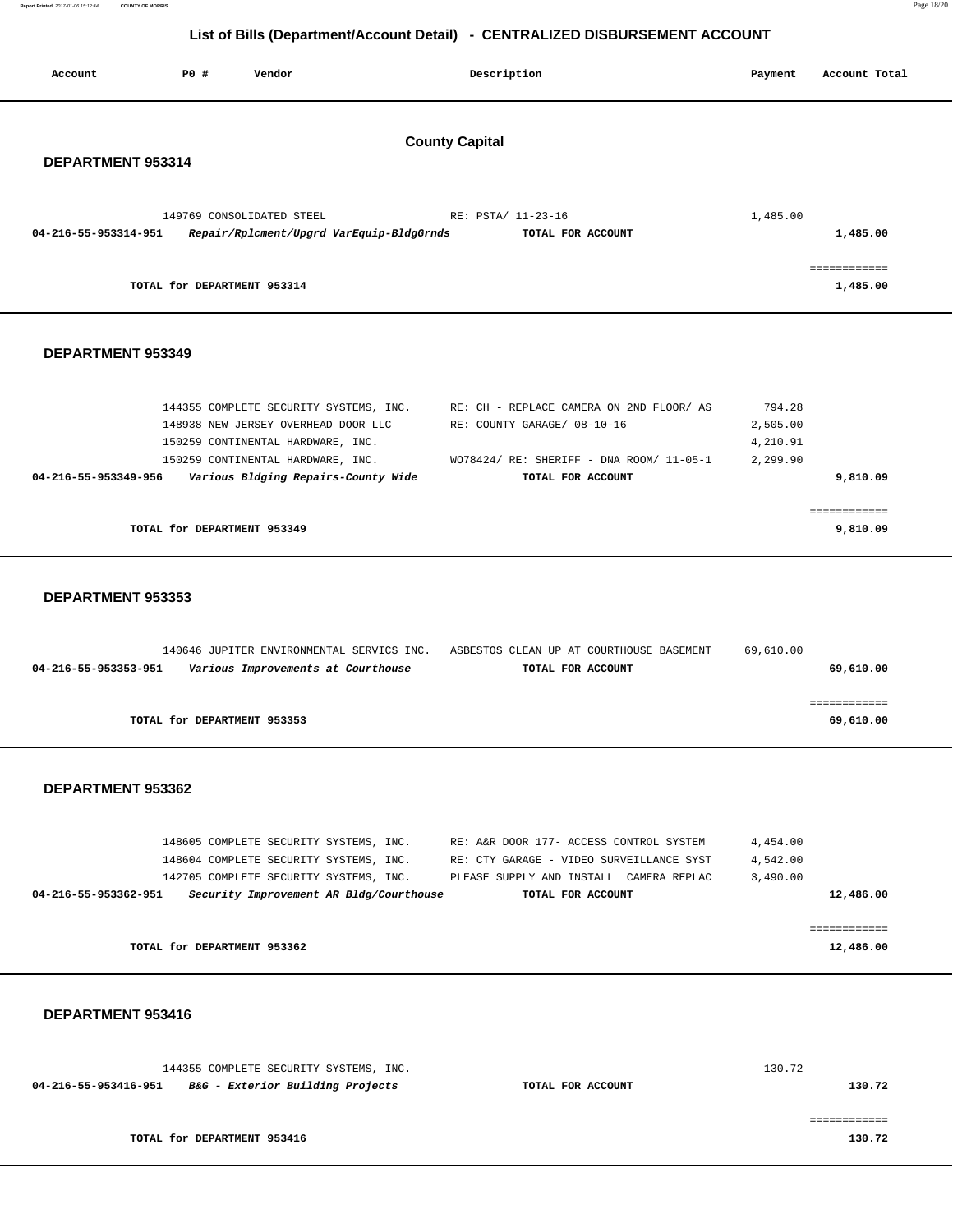**Report Printed** 2017-01-06 15:12:44 **COUNTY OF MORRIS** Page 19/20

# **List of Bills (Department/Account Detail) - CENTRALIZED DISBURSEMENT ACCOUNT**

| Account              | P0 # | Vendor                                                                                                  | Description                                                                     | Payment               | Account Total              |
|----------------------|------|---------------------------------------------------------------------------------------------------------|---------------------------------------------------------------------------------|-----------------------|----------------------------|
| DEPARTMENT 963369    |      |                                                                                                         |                                                                                 |                       |                            |
| 04-216-55-963369-952 |      | 140525 MOTOROLA SOLUTIONS INC<br>140518 MOTOROLA SOLUTIONS INC<br>Upgrade Cty Radio System-Law & Public | Split Accounts<br>NRX 8 Channel Recorder Bundle per attach<br>TOTAL FOR ACCOUNT | 6,371.21<br>25,896.00 | 32,267.21                  |
|                      |      | TOTAL for DEPARTMENT 963369                                                                             |                                                                                 |                       | ============<br>32,267.21  |
| DEPARTMENT 963378    |      |                                                                                                         |                                                                                 |                       |                            |
| 04-216-55-963378-952 |      | 140525 MOTOROLA SOLUTIONS INC<br>Purchase New/Replacement Cty Radio Equip                               | Split Accounts<br>TOTAL FOR ACCOUNT                                             | 13,718.79             | 13,718.79                  |
|                      |      | TOTAL for DEPARTMENT 963378                                                                             |                                                                                 |                       | ============<br>13,718.79  |
| DEPARTMENT 964330    |      |                                                                                                         |                                                                                 |                       |                            |
| 04-216-55-964330-957 |      | 146062 ALLIANCE BUS GROUP INC.<br>Purchase of MAPS Vehicle -Human Services                              | TOTAL FOR ACCOUNT                                                               | 2,790.00              | 2,790.00                   |
|                      |      | TOTAL for DEPARTMENT 964330                                                                             |                                                                                 |                       | ============<br>2,790.00   |
| DEPARTMENT 964371    |      |                                                                                                         |                                                                                 |                       |                            |
| 04-216-55-964371-957 |      | 146062 ALLIANCE BUS GROUP INC.<br>Replace MAPS Vehicle-Human Srvs                                       | TOTAL FOR ACCOUNT                                                               | 1,047.00              | 1,047.00                   |
|                      |      | TOTAL for DEPARTMENT 964371                                                                             |                                                                                 |                       | eeeeeeeeee<br>1,047.00     |
| DEPARTMENT 964407    |      |                                                                                                         |                                                                                 |                       |                            |
| 04-216-55-964407-957 |      | 146062 ALLIANCE BUS GROUP INC.<br>Human Srvs-Vehicles Replacement MAPS                                  | TOTAL FOR ACCOUNT                                                               | 127,000.00            | 127,000.00                 |
|                      |      | TOTAL for DEPARTMENT 964407                                                                             |                                                                                 |                       | ============<br>127,000.00 |